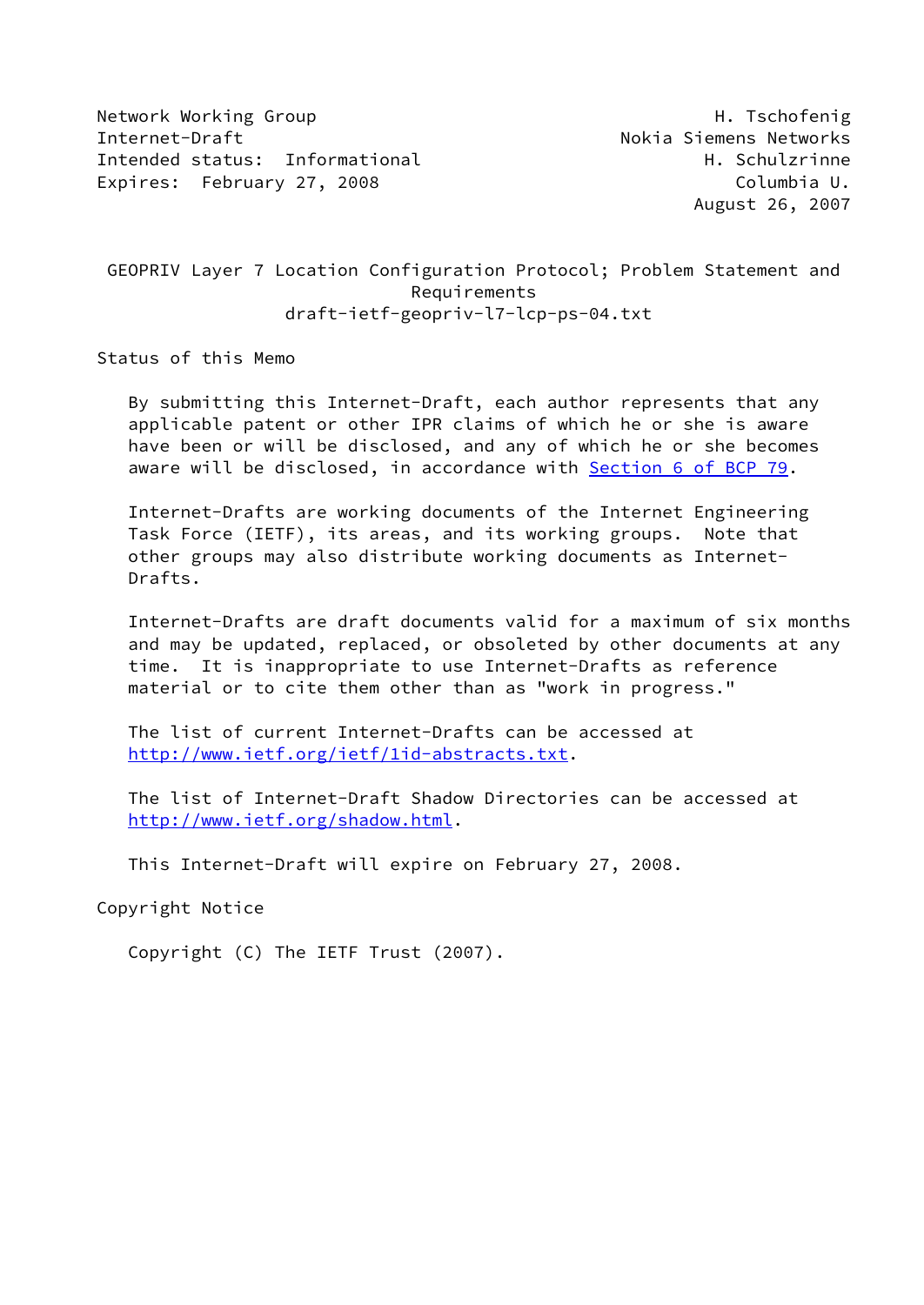Internet-Draft Geopriv L7 LCP; Problem Statement August 2007

### Abstract

 This document provides a problem statement, lists requirements and captures design aspects for a Geopriv Layer 7 Location Configuration Protocol L7 (LCP). This protocol aims to allow an end host to obtain location information, by value or by reference, from a Location Information Server (LIS) that is located in the access network. The obtained location information can then be used for a variety of different protocols and purposes. For example, it can be used as input to the Location-to-Service Translation Protocol (LoST) or to convey location within SIP to other entities.

## Table of Contents

| 2.                                                                                             |  |
|------------------------------------------------------------------------------------------------|--|
| 3.                                                                                             |  |
| 3.1.                                                                                           |  |
|                                                                                                |  |
|                                                                                                |  |
| Discovery of the Location Information Server 11<br>$\overline{4}$ .                            |  |
| Identifier for Location Determination $\ldots \ldots \ldots \ldots \frac{13}{2}$<br>5.         |  |
| 6.                                                                                             |  |
| 7.<br>Security Considerations $\ldots \ldots \ldots \ldots \ldots \ldots \ldots \frac{18}{18}$ |  |
| 8.                                                                                             |  |
| 9.                                                                                             |  |
|                                                                                                |  |
|                                                                                                |  |
| 11.1. Normative References 22                                                                  |  |
| 11.2. Informative References 22                                                                |  |
|                                                                                                |  |
| Intellectual Property and Copyright Statements 25                                              |  |
|                                                                                                |  |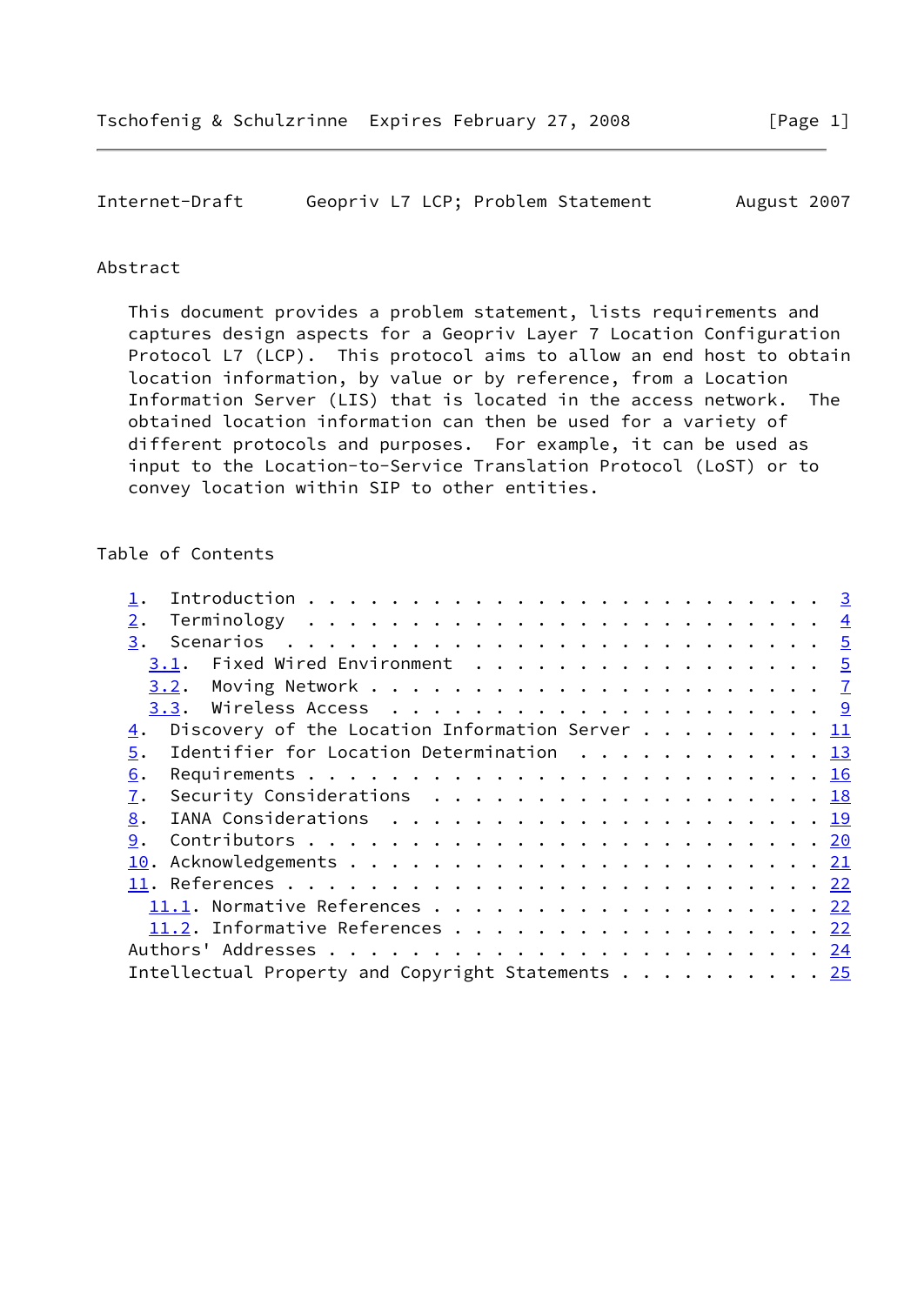Tschofenig & Schulzrinne Expires February 27, 2008 [Page 2]

<span id="page-2-1"></span>Internet-Draft Geopriv L7 LCP; Problem Statement August 2007

#### <span id="page-2-0"></span>[1](#page-2-0). Introduction

 This document provides a problem statement, lists requirements and captures design aspects for a Geopriv Layer 7 Location Configuration Protocol L7 (LCP). The protocol has two purposes:

- o It is used to obtain location information (referred as "Location by Value" or LbyV) from a dedicated node, called the Location Information Server (LIS).
- o It enables the Target to obtain a reference to location information (referred as "Location by Reference" or LbyR). This reference can take the form of a subscription URI, such as a SIP presence URI, a HTTP/HTTPS URI, or another URI. The requirements related to the task of obtaining a LbyR are described in a separate document, see  $[4]$  $[4]$ .

 The need for these two functions can be derived from the scenarios presented in [Section 3](#page-4-0).

 For this document we assume that the GEOPRIV Layer 7 LCP runs between the end host (i.e., the Target in  $[1]$  $[1]$  terminology) and the LIS.

This document is structured as follows. Section  $4$  discusses the challenge of discovering the LIS in the access network. [Section 5](#page-13-0) compares different types of identifiers that can be used to retrieve location information. A list of requirements for the L7 LCP can be found in [Section 6](#page-17-0).

 This document does not describe how the access network provider determines the location of the end host since this is largely a matter of the capabilities of specific link layer technologies or certain deployment environments.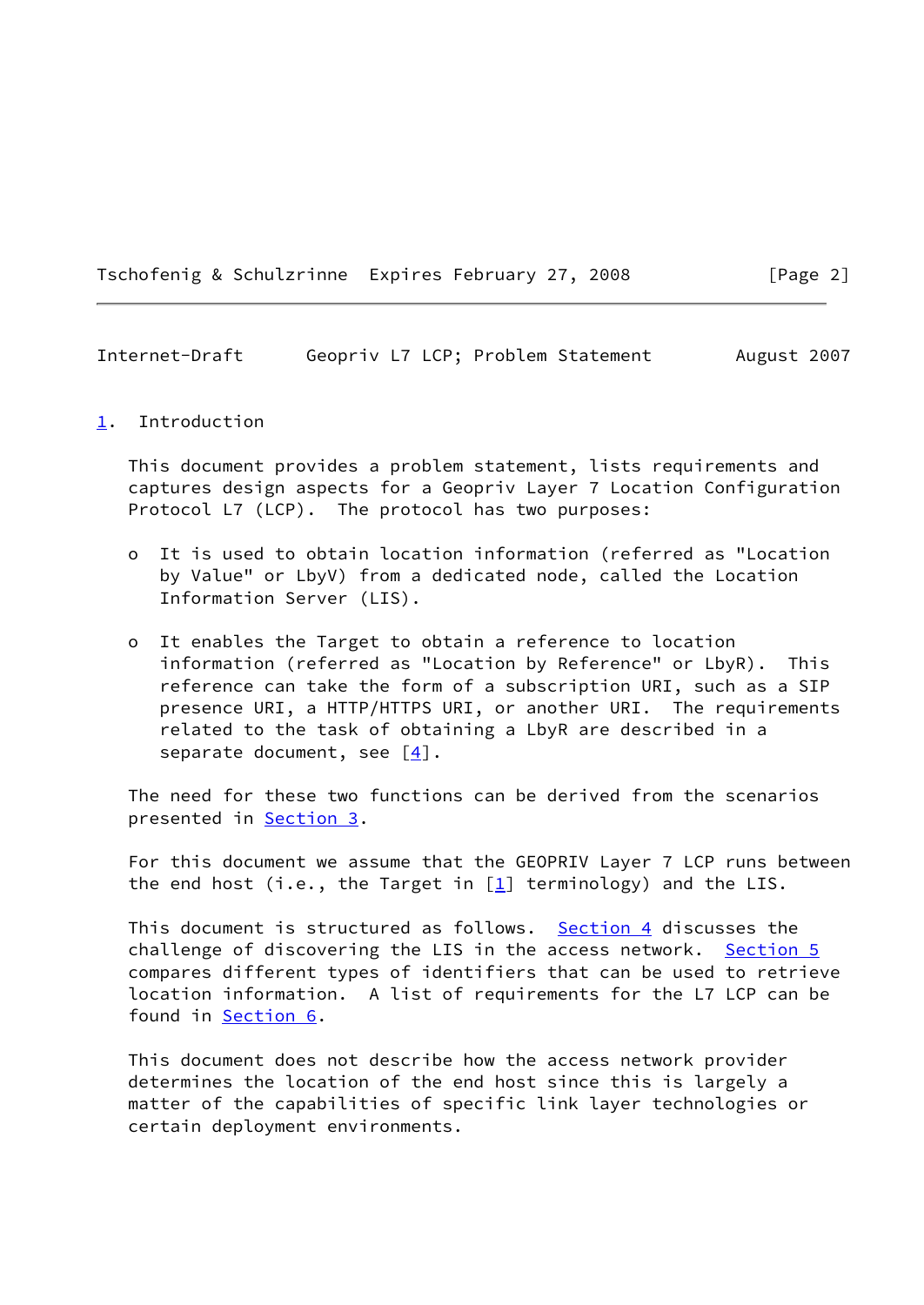Tschofenig & Schulzrinne Expires February 27, 2008 [Page 3]

<span id="page-3-1"></span>Internet-Draft Geopriv L7 LCP; Problem Statement August 2007

## <span id="page-3-0"></span>[2](#page-3-0). Terminology

 In this document, the key words "MUST", "MUST NOT", "REQUIRED", "SHALL", "SHALL NOT", "SHOULD", "SHOULD NOT", "RECOMMENDED", "MAY", and "OPTIONAL" are to be interpreted as described in [RFC 2119](https://datatracker.ietf.org/doc/pdf/rfc2119) [[2\]](#page-24-2), with the qualification that unless otherwise stated these words apply to the design of the GEOPRIV Layer 7 Location Configuration Protocol.

 The term Location Information Server (LIS) refers to an entity capable of determining the location of a Target and of providing that location information, a reference to it, or both via the Location Configuration Protocol (LCP) to the requesting party. In most cases the requesting party is the Target itself but it may also be an authorized entity that acts on behalf of it, such as a SIP proxy or another LTS.

This document also uses terminology from  $[1]$  (such as Target) and  $[3]$  $[3]$  (such as Internet Access Provider (IAP), Internet Service Provider (ISP), and Application Service Provider (ASP)).

 With the term "Access Network Provider" we refer to the Internet Access Provider (IAP) and the Internet Service Provider (ISP) without further distinguishing these two entities as it is not relevant for the purpose of this document. An additional requirements document on LIS-to-LIS  $[5]$  $[5]$  shows scenario where the separation between IAP and ISP is important.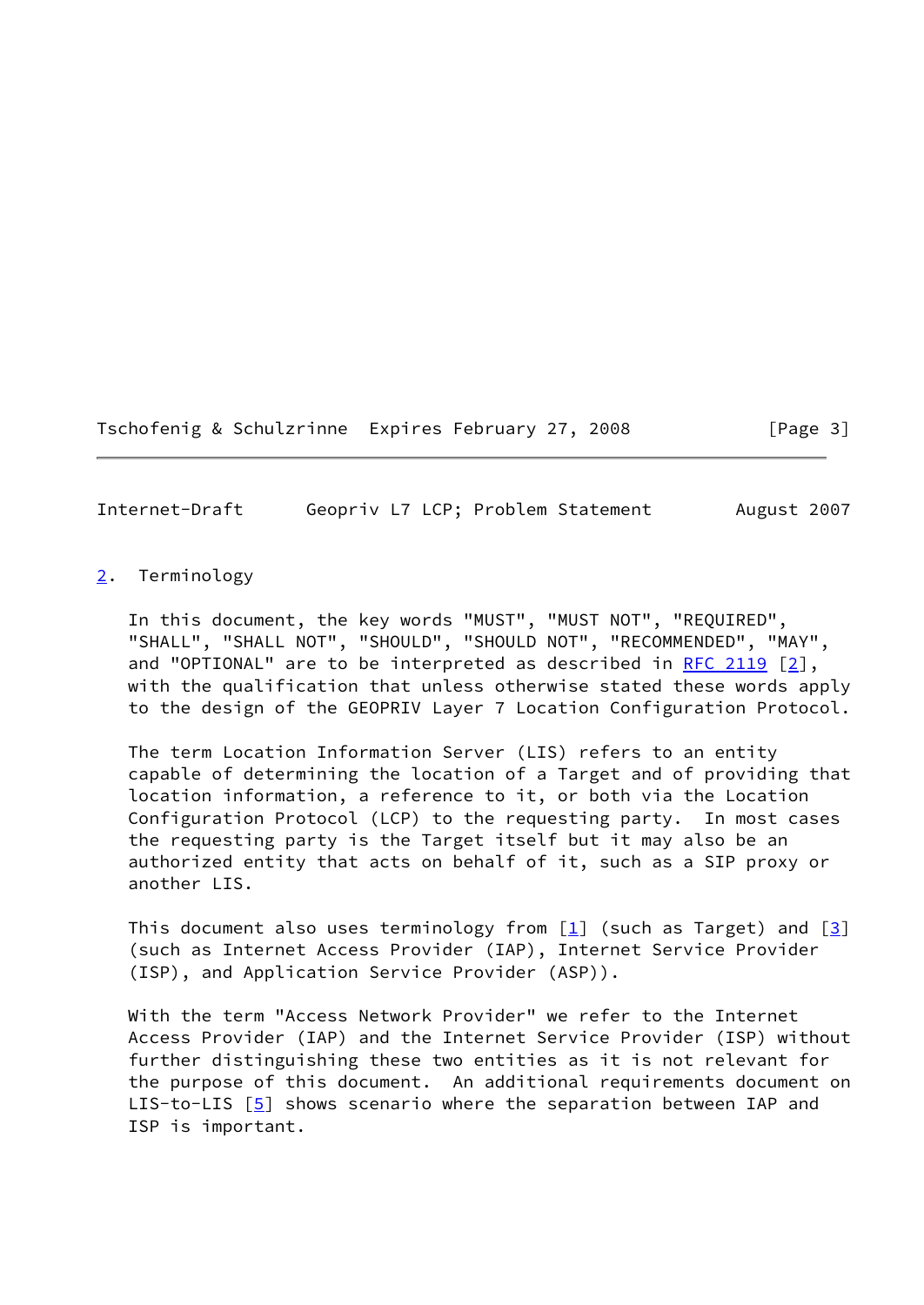Tschofenig & Schulzrinne Expires February 27, 2008 [Page 4]

<span id="page-4-1"></span>Internet-Draft Geopriv L7 LCP; Problem Statement August 2007

<span id="page-4-0"></span>[3](#page-4-0). Scenarios

 This section describes a few network scenarios where the L7 LCP may be used. Note that this section does not aim to exhaustively list all possible deployment environments. Instead we focus on the following environments:

- o DSL/Cable networks, WiMax-like fixed access
- o Airport, City, Campus Wireless Networks, such as 802.11a/b/g, 802.16e/Wimax
- o 3G networks
- o Enterprise networks
- We illustrate a few examples below.

<span id="page-4-2"></span>[3.1](#page-4-2). Fixed Wired Environment

 Figure 1 shows a DSL network scenario with the Access Network Provider and the customer premises. The Access Network Provider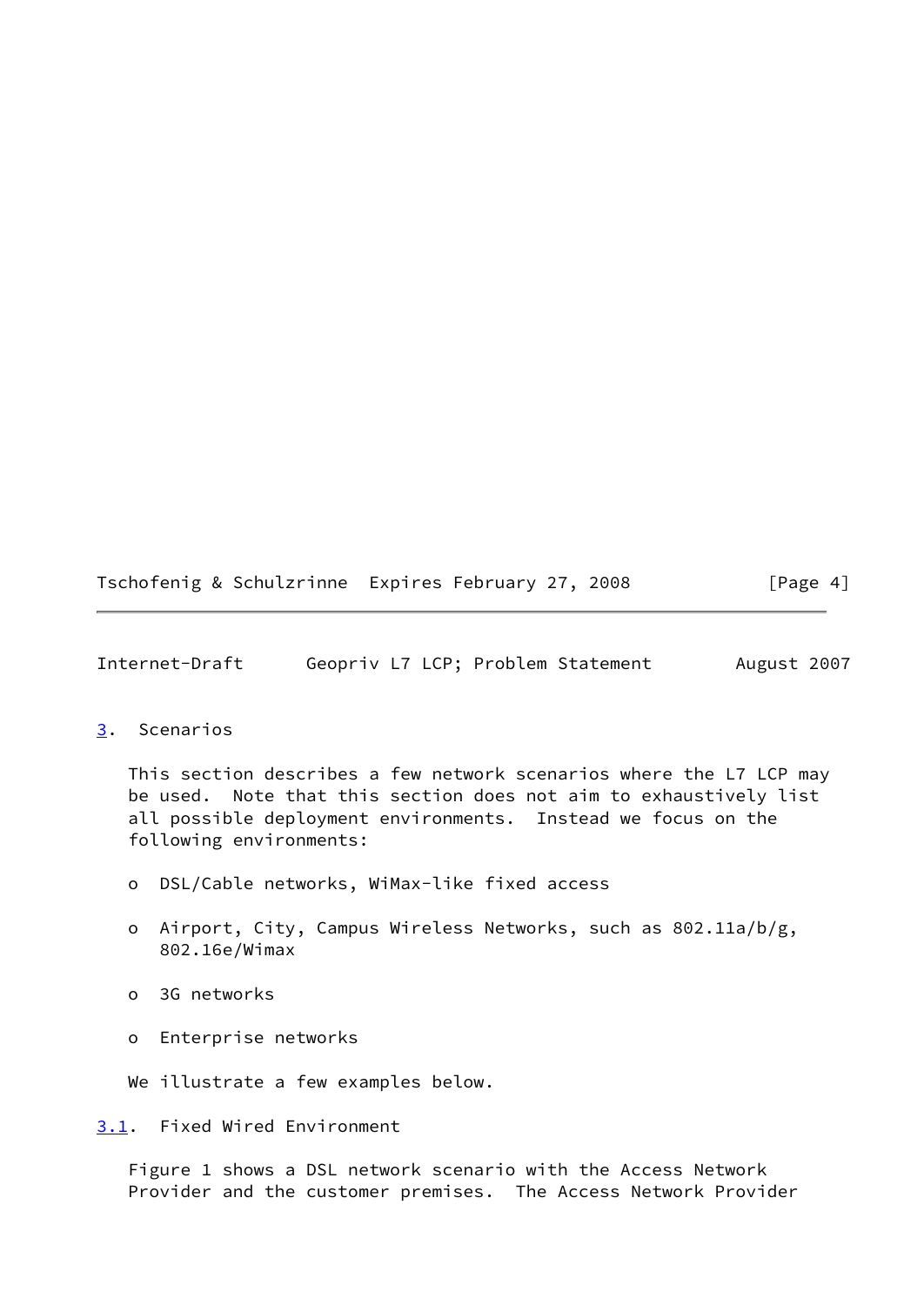operates link and network layer devices (represented as Node) and the LIS.

Tschofenig & Schulzrinne Expires February 27, 2008 [Page 5]

Internet-Draft Geopriv L7 LCP; Problem Statement August 2007

 +---------------------------+ | | | Access Network Provider | | | | +--------+ | | | Node | | | +--------+ +----------+ | | | | | LIS | | | | +---| | | | | +----------+ | | | | +-------+-------------------+ | Wired Network <----------------> Access Network Provider demarc  $\blacksquare$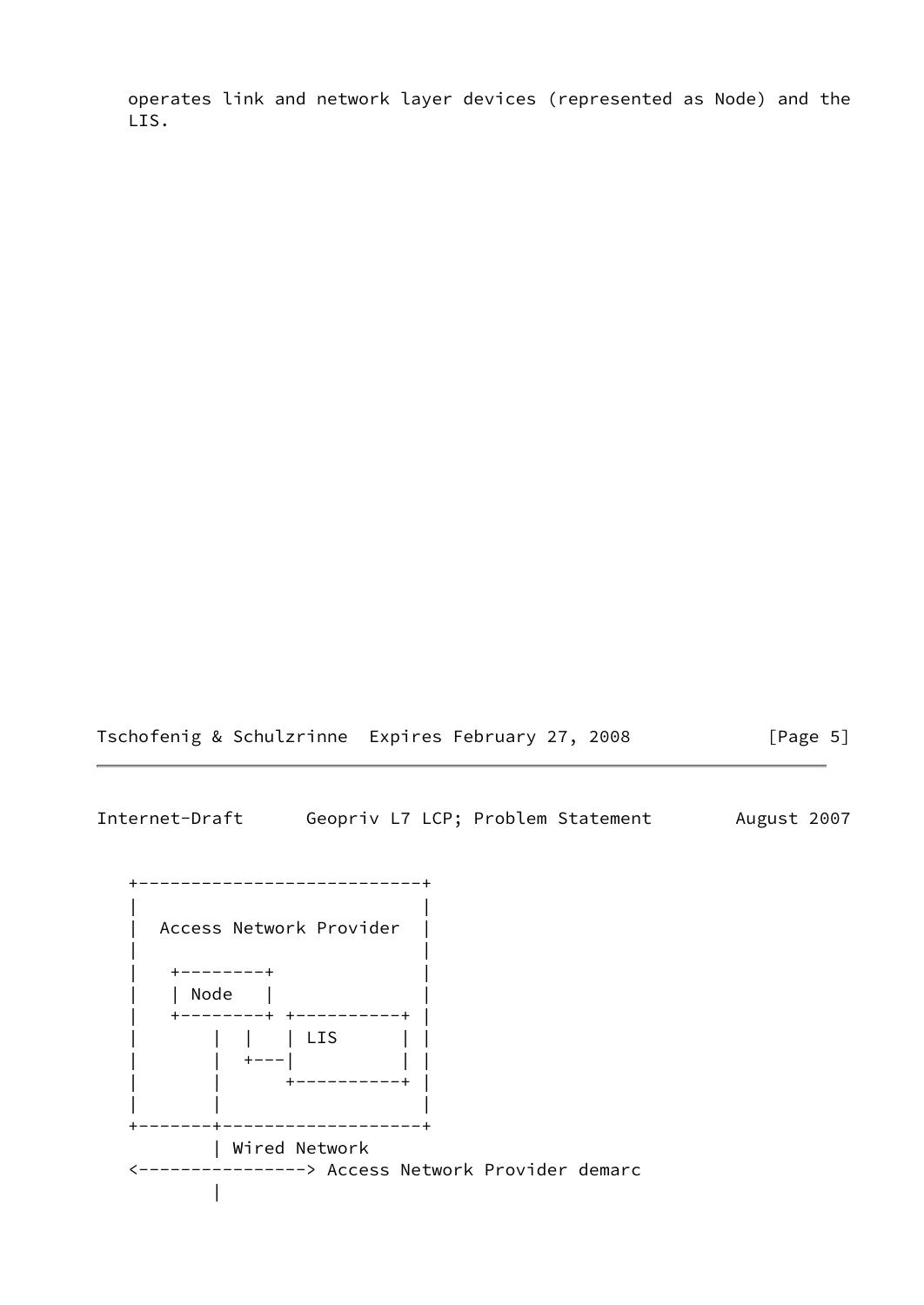

#### Figure 1: DSL Scenario

 The customer premises consists of a router with a Network Address Translator with Port Address Translation (NAPT) and a DHCP server as used in most Customer Premises Networks (CPN) and the Network Termination Equipment (NTE) where Layer 1 and sometimes Layer 2 protocols are terminated. The router in the home network (e.g., broadband router, cable or DSL router) typically runs a NAPT and a DHCP server. The NTE is a legacy device and in many cases cannot be modified for the purpose of delivering location information to the

| Tschofenig & Schulzrinne Expires February 27, 2008 |  |  |  | [Page 6] |
|----------------------------------------------------|--|--|--|----------|
|----------------------------------------------------|--|--|--|----------|

<span id="page-6-0"></span>Internet-Draft Geopriv L7 LCP; Problem Statement August 2007

 end host. The same is true of the device with the NAPT and DHCP server.

 It is possible for the NTE and the home router to physically be in the same box, or for there to be no home router, or for the NTE and end host to be in the same physical box (with no home router). An example of this last case is where Ethernet service is delivered to customers' homes, and the Ethernet NIC in their PC serves as the NTE.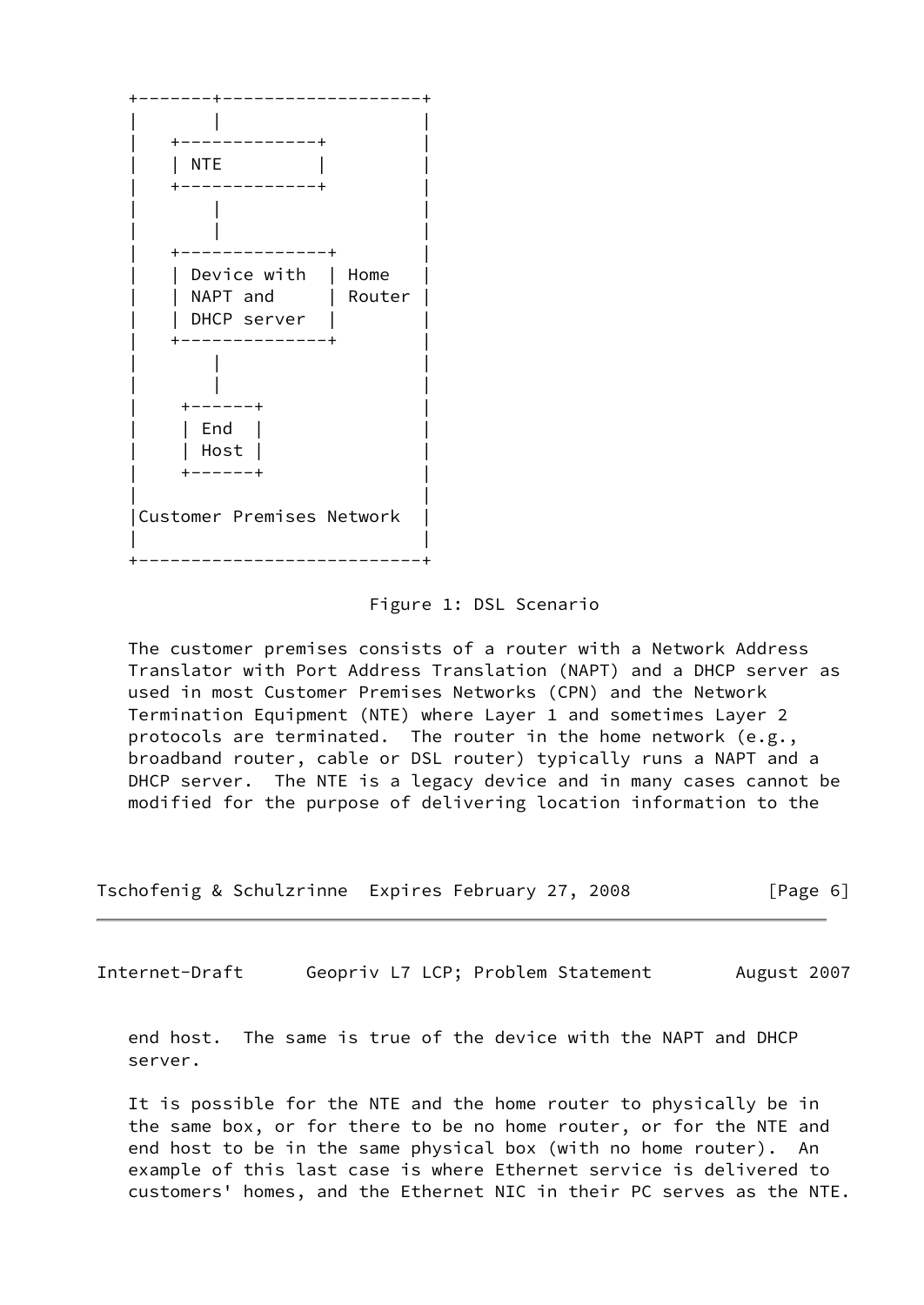Current Customer Premises Network (CPN) deployments frequently show the following characteristics:

- 1. CPE = Single PC
	- 1. with Ethernet NIC (PPPoE or DHCP on PC); there may be a bridged DSL or cable modem as NTE, or the Ethernet NIC might be the NTE
	- 2. with USB DSL or cable modem [PPPoA, PPPoE, or DHCP on PC]

 Note that the device with NAPT and DHCP of Figure 1 is not present in such a scenario.

- 2. One or more hosts with at least one router (DHCP Client or PPPoE, DHCP server in router; VoIP can be soft client on PC, stand-alone VoIP device, or Analog Terminal Adaptor (ATA) function embedded in router)
	- 1. combined router and NTE
	- 2. separate router with NTE in bridged mode
	- 3. separate router with NTE (NTE/router does PPPoE or DHCP to WAN, router provides DHCP server for hosts in LAN; double NAT)

 The majority of fixed access broadband customers use a router. The placement of the VoIP client is mentioned to describe what sorts of hosts may need to be able to request location information. Soft clients on PCs are frequently not launched until long after bootstrap is complete, and are not able to control any options that may be specified during bootstrap. They also cannot control whether a VPN client is running on the end host.

<span id="page-7-0"></span>[3.2](#page-7-0). Moving Network

 An example of a moving network is a "WIMAX-like fixed wireless" scenario that is offered in several cities, like New Orleans, Biloxi,

Tschofenig & Schulzrinne Expires February 27, 2008 [Page 7]

Internet-Draft Geopriv L7 LCP; Problem Statement August 2007

etc., where much of the communications infrastructure was destroyed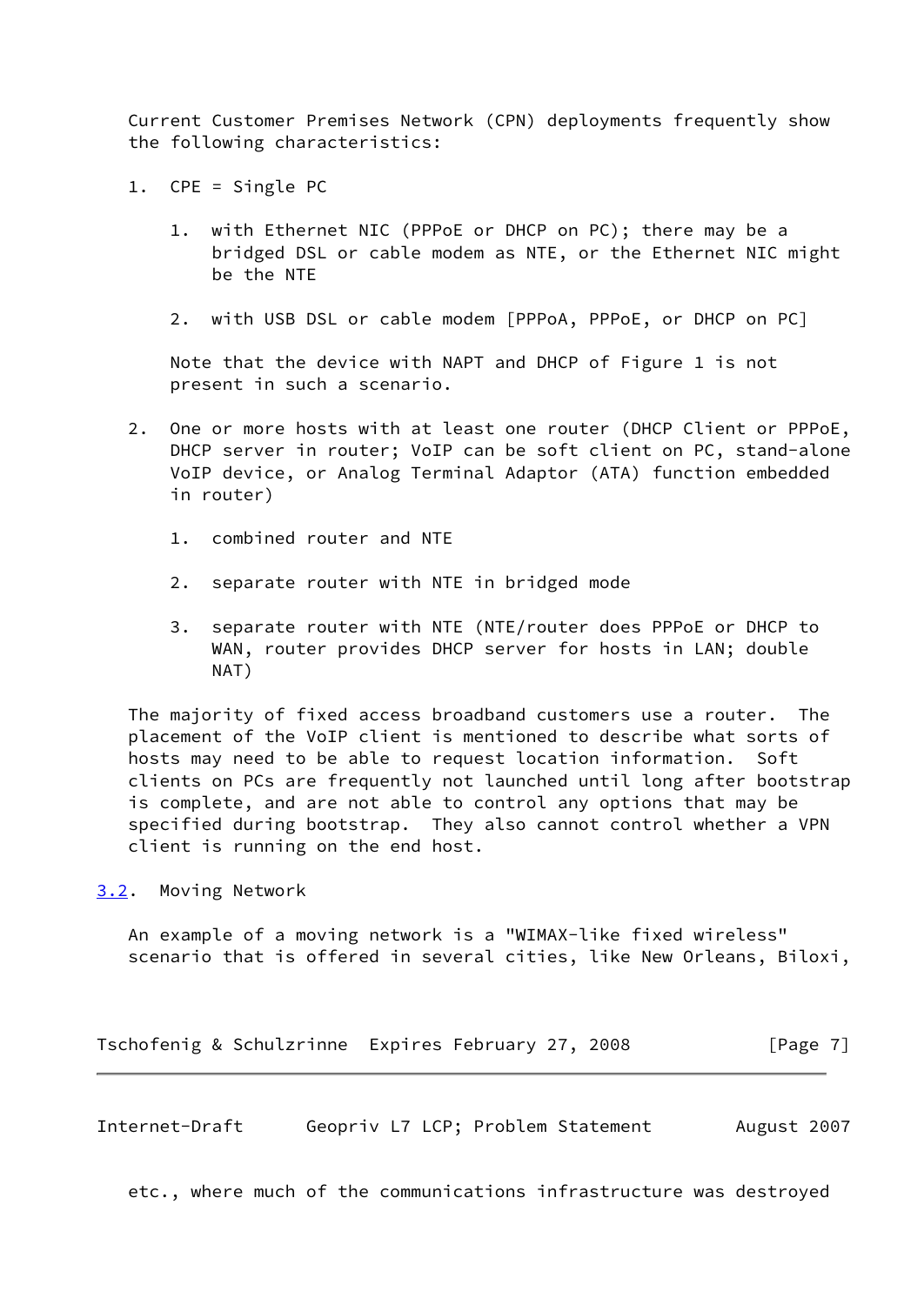due to a natural disaster. The customer-side antenna for this service is rather small (about the size of a mass market paperback book) and can be run off battery power. The output of this little antenna is a RJ-45 Ethernet jack. A laptop can be plugged into this Ethernet jack. The user would then run a PPPoE client to connect to the network. Once the network connection is established, the user can run a SIP client on the laptop.

 The network-side antenna is, for example, connected through ATM to the core network, and from there to the same BRASs that serve regular DSL customers. These Broadband Remote Access Servers (BRASs) terminate the PPPoE sessions, just like they do for regular DSL.

 The laptop and SIP client are, in this case, unaware that they are "mobile". All they see is an Ethernet connection, and the IP address they get from PPPoE does not change over the coverage area. Only the user and the network are aware of the laptop's mobility.

 Further examples of moving networks can be found in busses, trains, and airplanes.

Figure 2 shows an example topology for a moving network.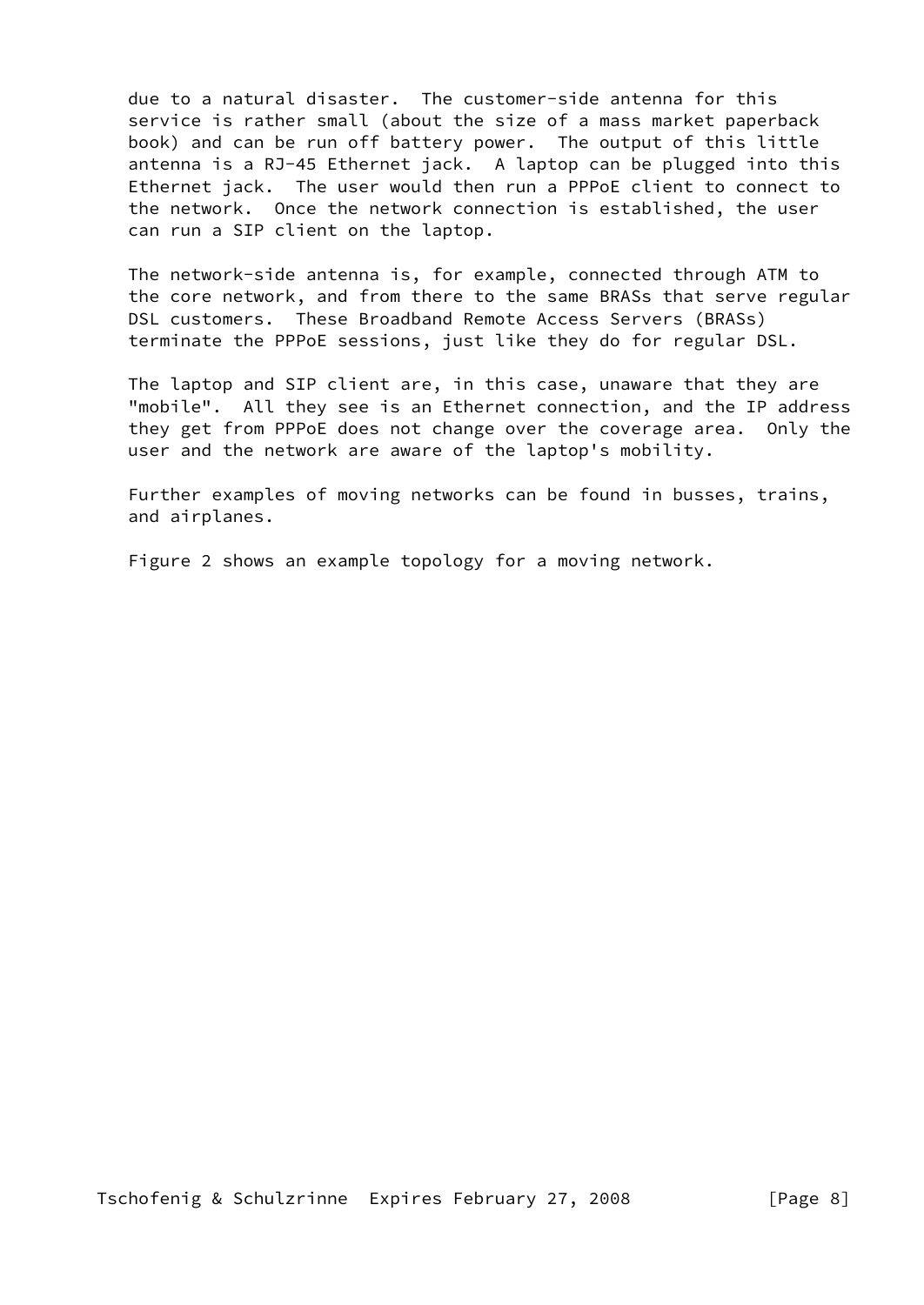<span id="page-9-1"></span>

 +--------------------------+ | Wireless | | Access Network Provider | | | +----------+| | +-------+ LIS || | | | || | +---+----+ +----------+| | | Node | | | | | |  $+---+----+$  | | | +------+-------------------+ | Wireless Interface | +------+-------------------+ | | Moving Network | | +---+----+ | | | NTE | +--------+ | | | +---+ Host | | | +-+-----++ | B | | | | \ +--------+ |  $\| \ \ \|$  |+---+----+ \ +---+----+ | || Host | \ | Host | | || A | \+ B | | |+--------+ +--------+ | +--------------------------+

Figure 2: Moving Network

<span id="page-9-0"></span>[3.3](#page-9-0). Wireless Access

 Figure 3 shows a wireless access network where a moving end host obtains location information or references to location information from the LIS. The access equipment uses, in many cases, link layer devices. Figure 3 represents a hotspot network found, for example, in hotels, airports, and coffee shops. For editorial reasons we only describe a single access point and do not depict how the LIS obtains location information since this is very deployment specific.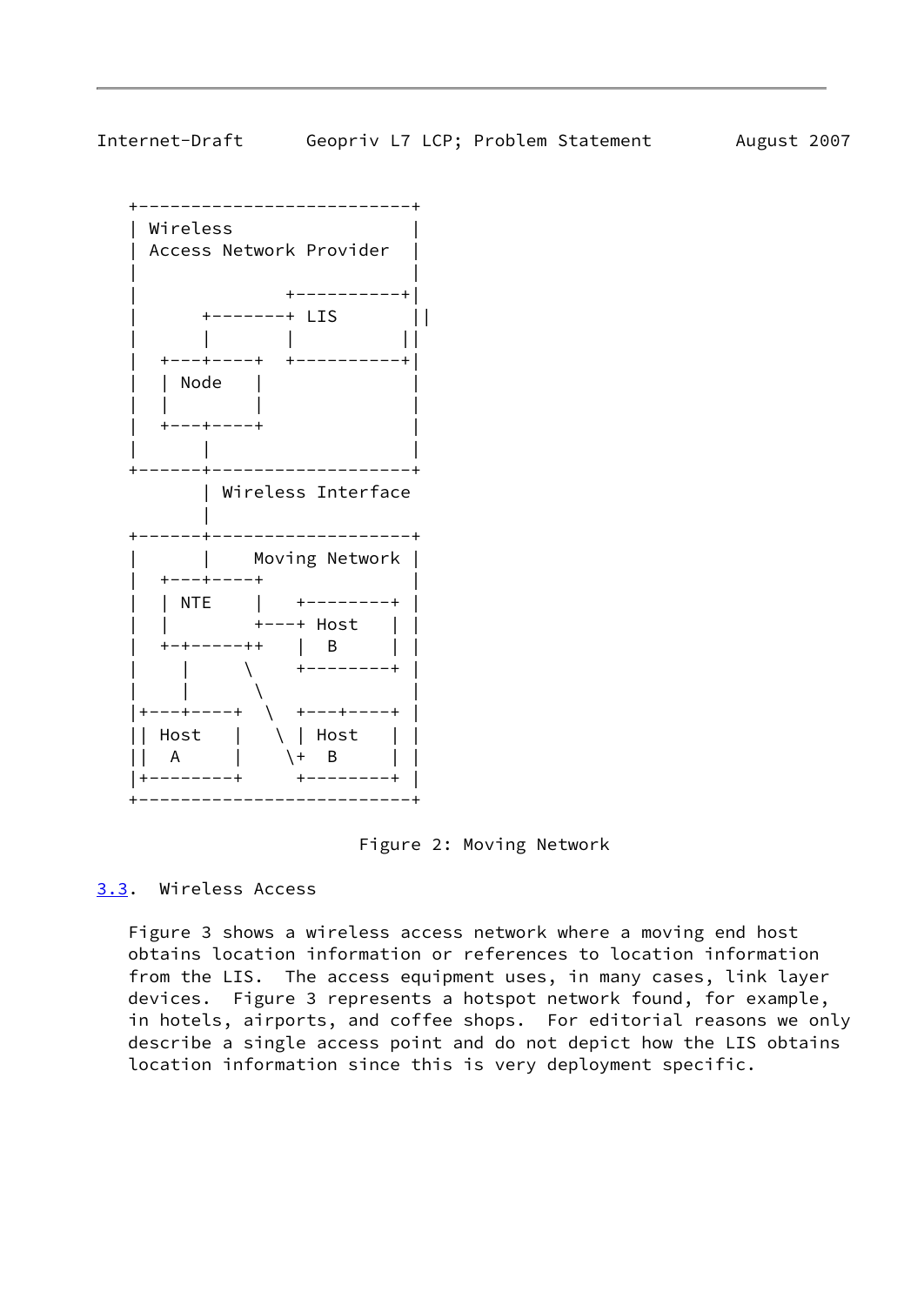# Internet-Draft Geopriv L7 LCP; Problem Statement August 2007



Figure 3: Wireless Access Scenario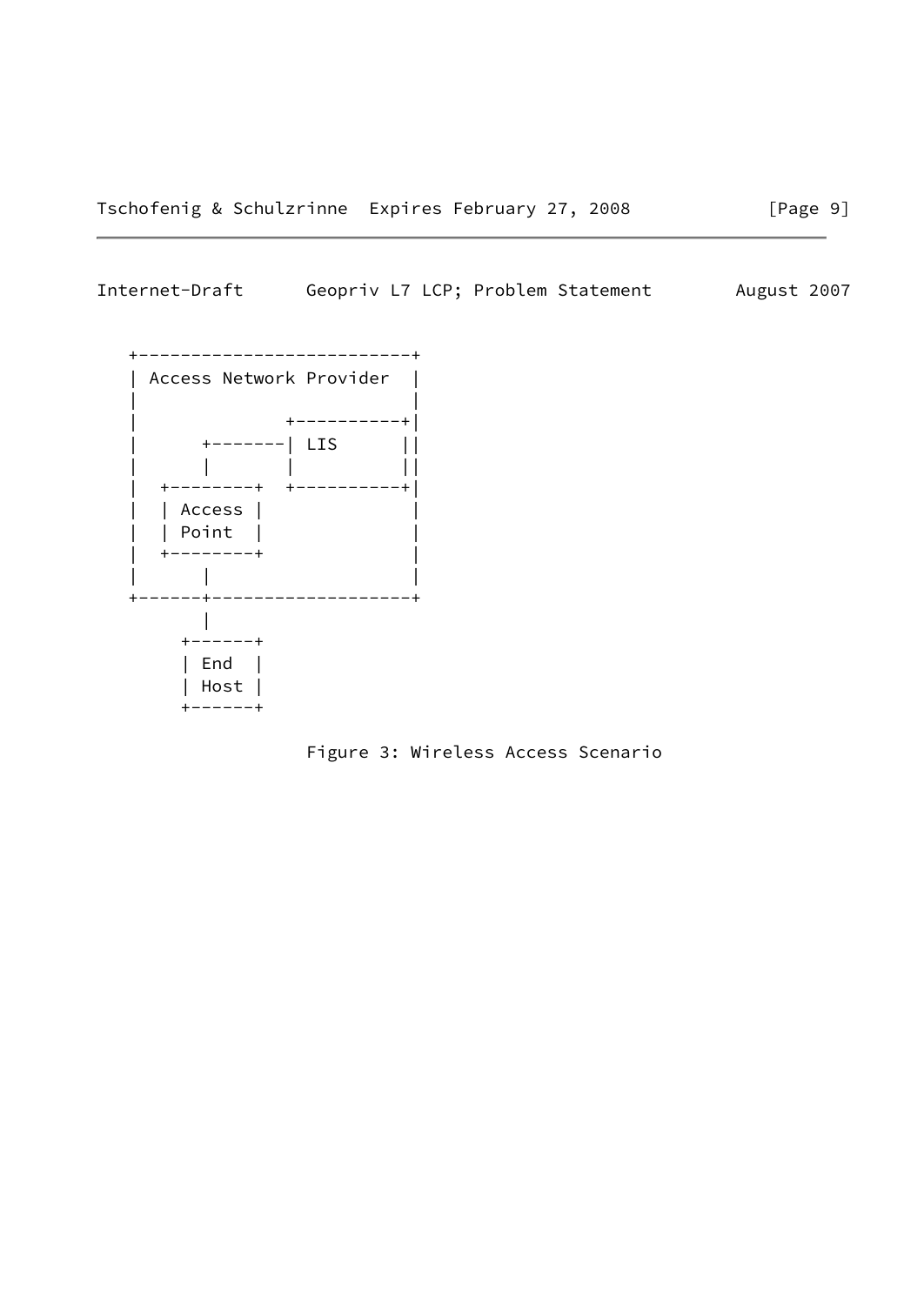Tschofenig & Schulzrinne Expires February 27, 2008 [Page 10]

<span id="page-11-1"></span>Internet-Draft Geopriv L7 LCP; Problem Statement August 2007

<span id="page-11-0"></span>[4](#page-11-0). Discovery of the Location Information Server

 When a Target wants to retrieve location information from the LIS it first needs to discover it. Based on the problem statement of determining the location of the Target, which is known best by entities close to the Target itself, we assume that the LIS is located in the access network. Several procedures have been investigated that aim to discover the LIS in such an access network.

DHCP-based Discovery:

 In some environments the Dynamic Host Configuration Protocol (DHCP) might be a good choice for discovering the FQDN or the IP address of the LIS. In environments where DHCP can be used it is also possible to use the already defined location extensions. In environments with legacy devices, such as the one shown in [Section 3.1](#page-4-2), a DHCP based discovery solution may not be possible.

DNS-based Discovery:

With this idea the end host obtains its public IP address (e.g., via STUN  $[6]$  $[6]$ ) in order to obtain its domain name (via the usual reverse DNS lookup). Then, the SRV or NAPTR record for that domain is retrieved. This relies on the user's public IP address having a DNS entry.

Redirect Rule:

 A redirect rule at a device in the access network, for example at the AAA client, will be used to redirect the L7 LCP signalling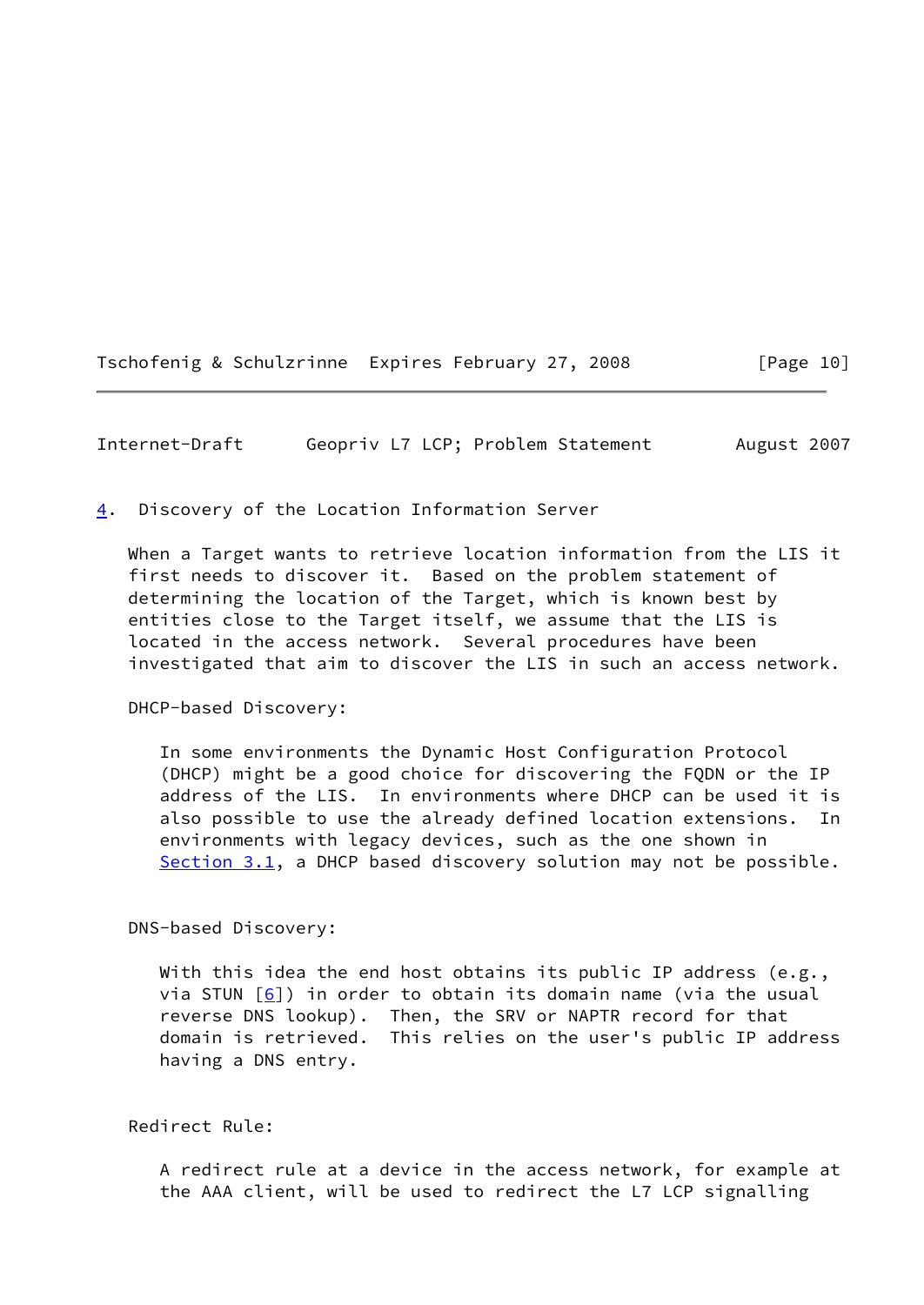messages (destined to a specific port) to the LIS. The end host could then discover the LIS by sending a packet to almost any address (as long it is not in the user's home network behind a NAT). The packet would be redirected to the respective LIS being configured. The same procedure is used by captive portals whereby any HTTP traffic is intercepted and redirected.

Multicast Query:

 An end node could also discover a LIS by sending a multicast request to a well-known address. An example of such a mechanism is multicast DNS (see  $[7]$  and  $[8]$ ).

 The LIS discovery procedure raises deployment and security issues. When an end host discovers a LIS it must be ensured that

Tschofenig & Schulzrinne Expires February 27, 2008 [Page 11]

Internet-Draft Geopriv L7 LCP; Problem Statement August 2007

- 1. it does not talk to a man-in-the-middle, and
- 2. that the discovered entity is indeed an authorized LIS.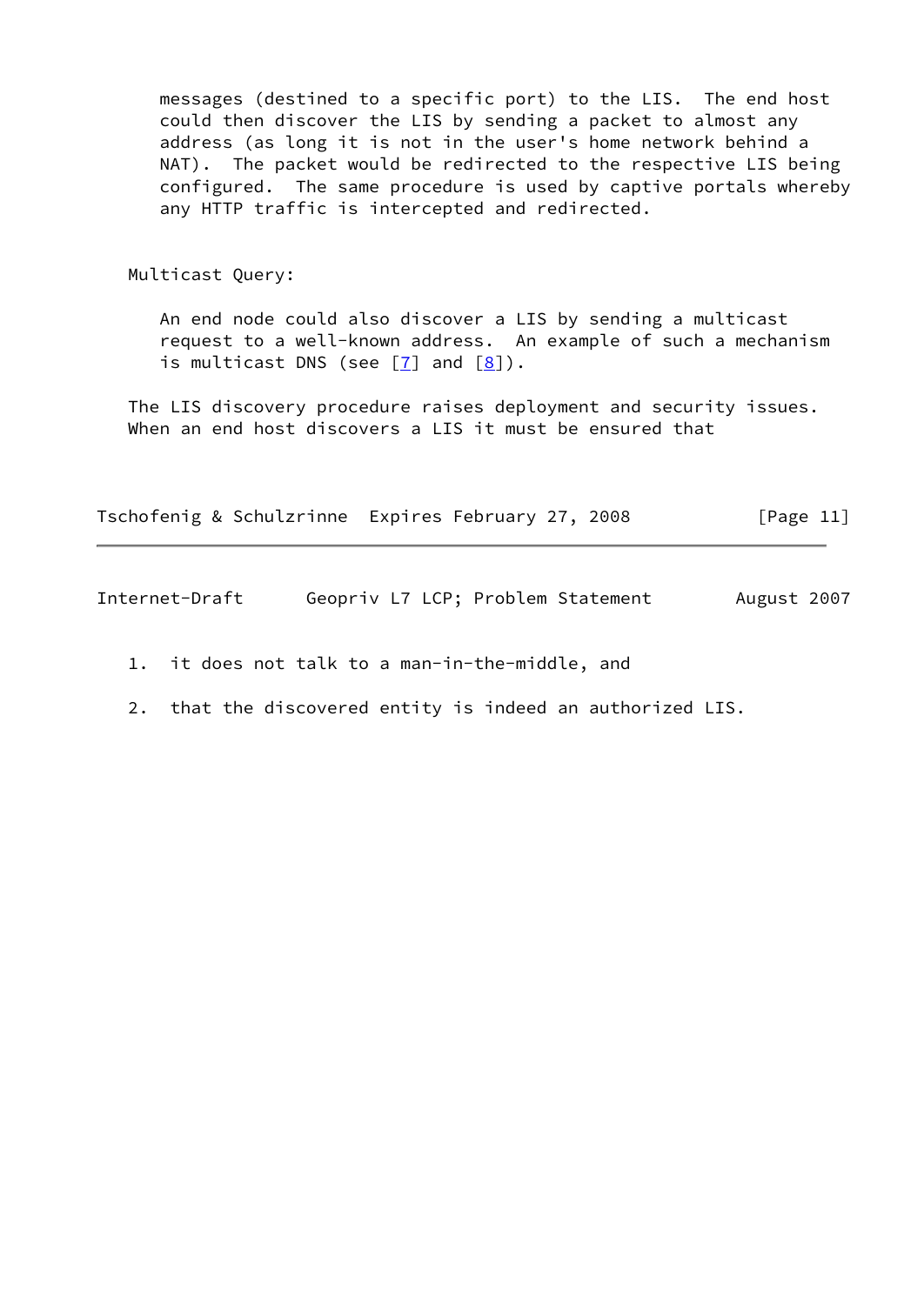Tschofenig & Schulzrinne Expires February 27, 2008 [Page 12]

<span id="page-13-1"></span>Internet-Draft Geopriv L7 LCP; Problem Statement August 2007

<span id="page-13-0"></span>[5](#page-13-0). Identifier for Location Determination

 The LIS returns location information to the end host when it receives a request. Some form of identifier is therefore needed to allow the LIS to retrieve the Target's current location (or a good approximation of it) from a database.

The chosen identifier needs to have the following properties:

Ability for Target to learn or know the identifier:

 The Target MUST know or MUST be able to learn the identifier (explicitly or implicitly) in order to send it to the LIS. Implicitly refers to the situation where a device along the path between the end host and the LIS modifies the identifier, as it is done by a NAT when an IP address based identifier is used.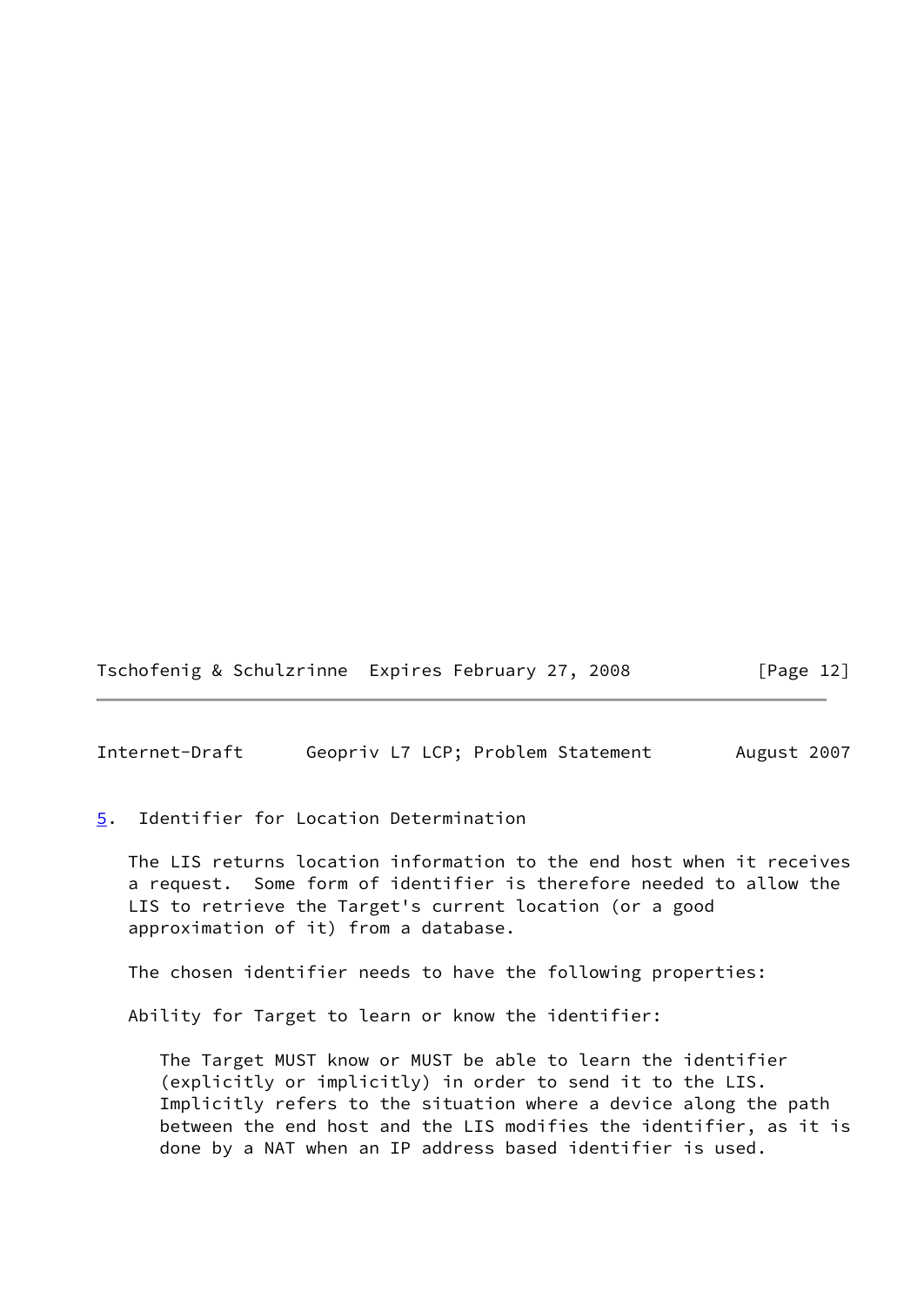Ability to use the identifier for location determination:

 The LIS MUST be able to use the identifier (directly or indirectly) for location determination. Indirectly refers to the case where the LIS uses other identifiers internally for location determination, in addition to the one provided by the Target.

Security properties of the identifier:

 Misuse needs to be minimized whereby off-path adversary MUST NOT be able to obtain location information of other Targets. A on path adversary in the same subnet SHOULD NOT be able to spoof the identifier of another Target in the same subnet.

 The following list discusses frequently mentioned identifiers and their properties:

Host MAC Address:

 The Target's MAC address is known to the end host, but not carried over an IP hop and therefore not accessible to the LIS in most deployment environments (unless carried in the L7 LCP itself).

#### ATM VCI/VPI:

 The VPI/VCI is generally only seen by the DSL modem. Almost all routers in the US use 1 of 2 VPI/VCI value pairs: 0/35 and 8/35. This VC is terminated at the DSLAM, which uses a different VPI/VCI

Tschofenig & Schulzrinne Expires February 27, 2008 [Page 13]

Internet-Draft Geopriv L7 LCP; Problem Statement August 2007

 (per end customer) to connect to the ATM switch. Only the network provider is able to map VPI/VCI values through its network. With the arrival of VDSL, ATM will slowly be phased out in favor of Ethernet.

Switch/Port Number:

 This identifier is available only in certain networks, such as enterprise networks, typically available via proprietary protocols like CDP or, in the future, 802.1ab.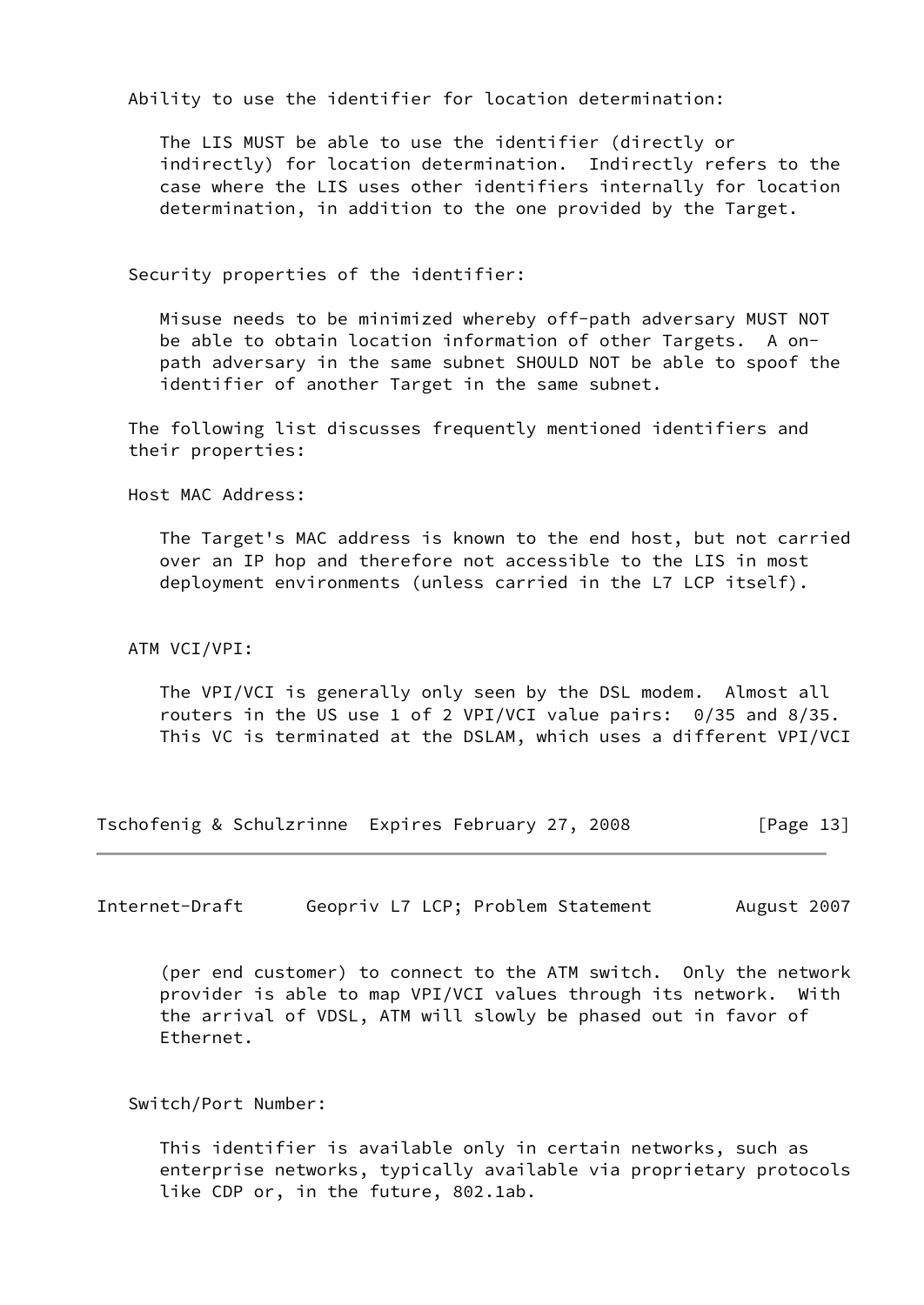Cell ID:

 This identifier is available in cellular data networks and the cell ID may not be visible to the end host.

Host Identifier:

The Host Identifier introduced by the Host Identity Protocol  $[9]$  $[9]$  allows identification of a particular host. Unfortunately, the network can only use this identifier for location determination if the operator already stores an mapping of host identities to location information. Furthermore, there is a deployment problem since the host identities are not used in todays networks.

Cryptographically Generated Address (CGA):

 The concept of a Cryptographically Generated Address (CGA) was introduced by  $[10]$ . The basic idea is to put the truncated hash of a public key into the interface identifier part of an IPv6 address. In addition to the properties of an IP address it allows a proof of ownership. Hence, a return routability check can be omitted. It is only available for IPv6 addresses.

Network Access Identifiers:

A Network Access Identifier  $[11]$  $[11]$  is used during the network access authentication procedure, for example in RADIUS  $[12]$  $[12]$  and Diameter  $\lceil 13 \rceil$ . In DSL networks the user credentials are, in many cases, only known by the home router and not configured at the Target itself. To the network, the authenticated user identity is only available if a network access authentication procedure is executed. In case of roaming the user's identity might not be

|  | Tschofenig & Schulzrinne Expires February 27, 2008 | [Page 14] |
|--|----------------------------------------------------|-----------|
|--|----------------------------------------------------|-----------|

Internet-Draft Geopriv L7 LCP; Problem Statement August 2007

 available to the access network since security protocols might offer user identity confidentiality and thereby hiding the real identity of the user allowing the access network to only see a pseudonym or a randomized string.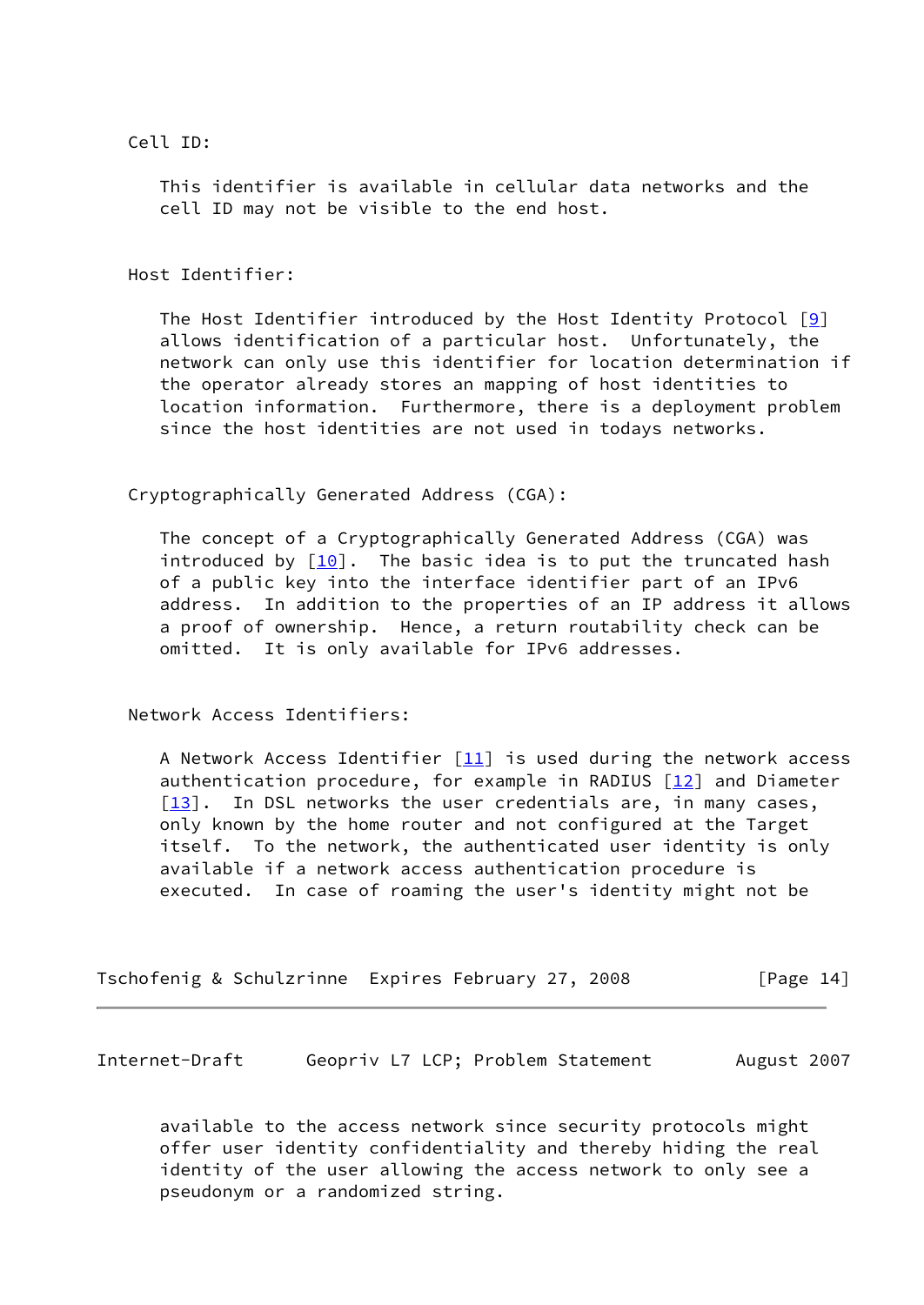#### Unique Client Identifier

 The DSL Forum has defined that all devices that expect to be managed by the TR-069 interface be able to generate an identifier as described in Section 3.4.4 of the TR-069v2 DSL Forum document. It also has a requirement that routers that use DHCP to the WAN use [RFC 4361](https://datatracker.ietf.org/doc/pdf/rfc4361)  $\lceil 14 \rceil$  to provide the DHCP server with a unique client identifier. This identifier is, however, not visible to the Target when legacy NTE device are used.

### IP Address:

 The Target's IP address may be used for location determination. This IP address is not visible to the LIS if the end host is behind one or multiple NATs. This may not be a problem since the location of a host that is located behind a NAT cannot be determined by the access network. The LIS would in this case only see the public IP address of the NAT binding allocated by the NAT, which is the expected behavior. The property of the IP address for a return routability check is attractive to return location information only to the address that submitted the request. If an adversary wants to learn the location of a Target (as identified by a particular IP address) then it does not see the response message (unless he is on the subnetwork or at a router along the path towards the LIS).

 On a shared medium an adversary could ask for location information of another Target. The adversary would be able to see the response message since it is sniffing on the shared medium unless security mechanisms, such as link layer encryption, are in place. With a network deployment as shown in [Section 3.1](#page-4-2) with multiple hosts in the Customer Premise being behind a NAT the LIS is unable to differentiate the individual end points. For WLAN deployments as found in hotels, as shown in [Section 3.3](#page-9-0), it is possible for an adversary to eavesdrop data traffic and subsequently to spoof the IP address in a query to the LIS to learn more detailed location information (e.g., specific room numbers). Such an attack might, for example, compromise the privacy of hotel guests.

Tschofenig & Schulzrinne Expires February 27, 2008 [Page 15]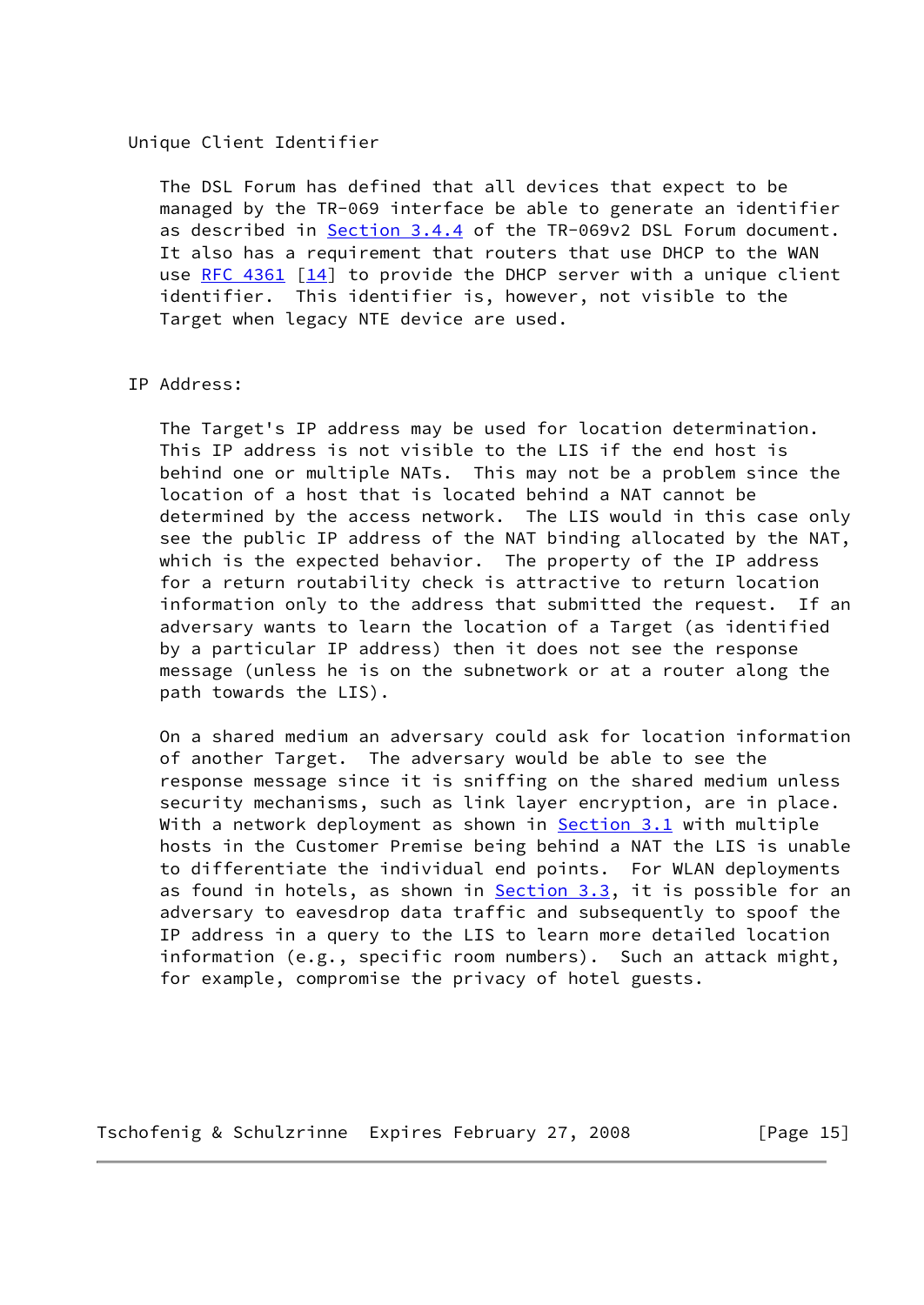<span id="page-17-1"></span><span id="page-17-0"></span>[6](#page-17-0). Requirements

The following requirements and assumptions have been identified:

Requirement L7-1: Identifier Choice

 The L7 LCP MUST be able to carry different identifiers or MUST define an identifier that is mandatory to implement. Regarding the latter aspect, such an identifier is only appropriate if it is from the same realm as the one for which the location information service maintains identifier to location mapping.

Requirement L7-2: Mobility Support

 The L7 LCP MUST support a broad range of mobility from devices that can only move between reboots, to devices that can change attachment points with the impact that their IP address is changed, to devices that do not change their IP address while roaming, to devices that continuously move by being attached to the same network attachment point.

Requirement L7-3: ASP and Access Network Provider Relationship

 The design of the L7 LCP MUST NOT assume a business or trust relationship between the Application Service Provider (ASP) and the Access Network Provider. Requirements for resolving a reference to location information are not discussed in this document.

Requirement L7-4: Layer 2 and Layer 3 Provider Relationship

 The design of the L7 LCP MUST assume that there is a trust and business relationship between the L2 and the L3 provider. The L3 provider operates the LIS and needs to obtain location information from the L2 provider since this one is closest to the end host. If the L2 and L3 provider for the same host are different entities, they cooperate for the purposes needed to determine end system locations.

Requirement L7-5: Legacy Device Considerations

 The design of the L7 LCP MUST consider legacy devices, such as residential NAT devices and NTEs in an DSL environment, that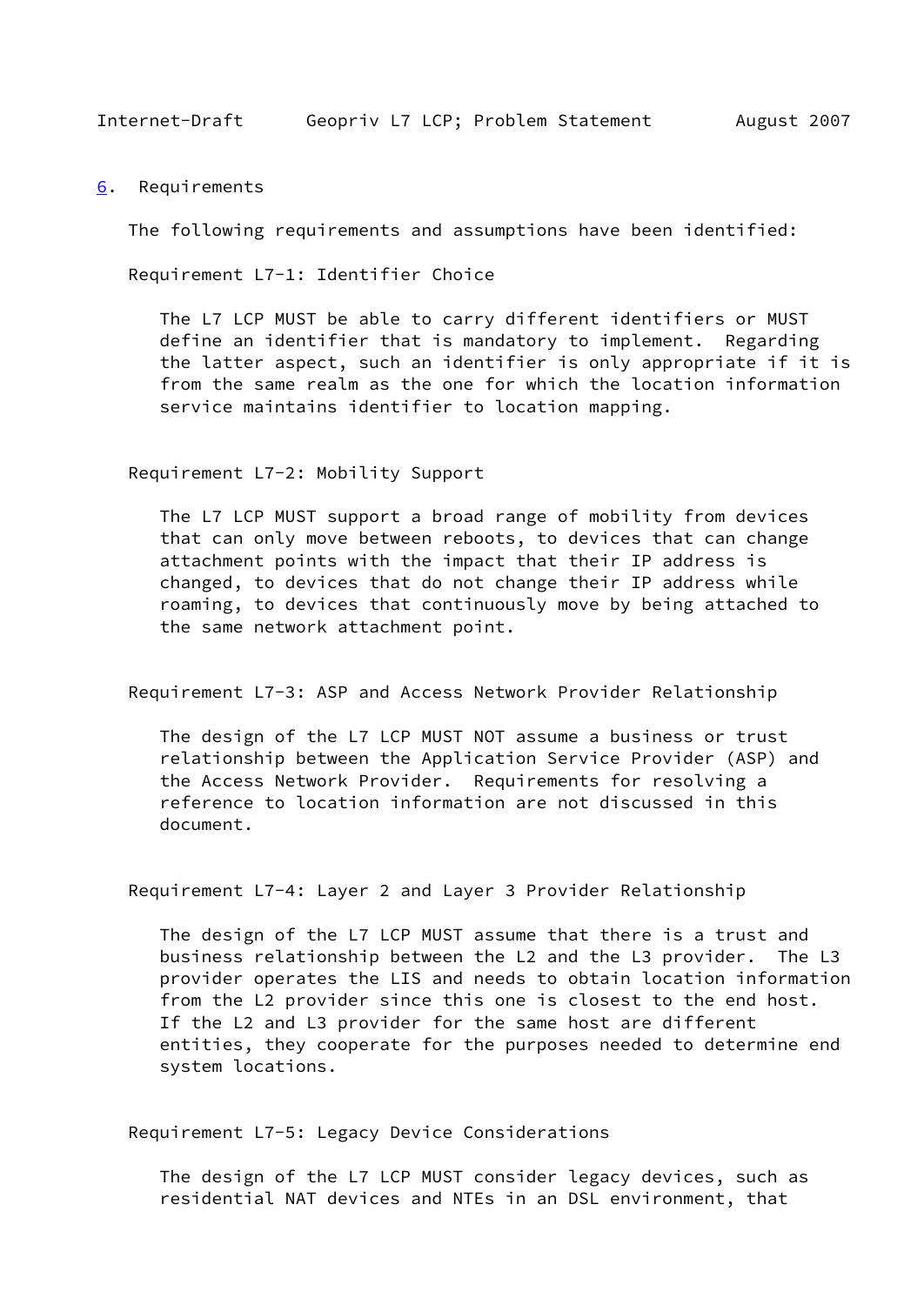cannot be upgraded to support additional protocols, for example,

Tschofenig & Schulzrinne Expires February 27, 2008 [Page 16]

Internet-Draft Geopriv L7 LCP; Problem Statement August 2007

to pass additional information towards the Target.

Requirement L7-6: VPN Awareness

 The design of the L7 LCP MUST assume that at least one end of a VPN is aware of the VPN functionality. In an enterprise scenario, the enterprise side will provide the LIS used by the client and can thereby detect whether the LIS request was initiated through a VPN tunnel.

Requirement L7-7: Network Access Authentication

 The design of the L7 LCP MUST NOT assume prior network access authentication.

Requirement L7-8: Network Topology Unawareness

 The design of the L7 LCP MUST NOT assume end systems being aware of the access network topology. End systems are, however, able to determine their public IP address(es) via mechanisms, such as STUN  $\lceil 6 \rceil$  or NSIS NATFW NSLP  $\lceil 15 \rceil$  .

Requirement L7-9: Discovery Mechanism

 The L7 LCP MUST define a mandatory-to-implement LIS discovery mechanism.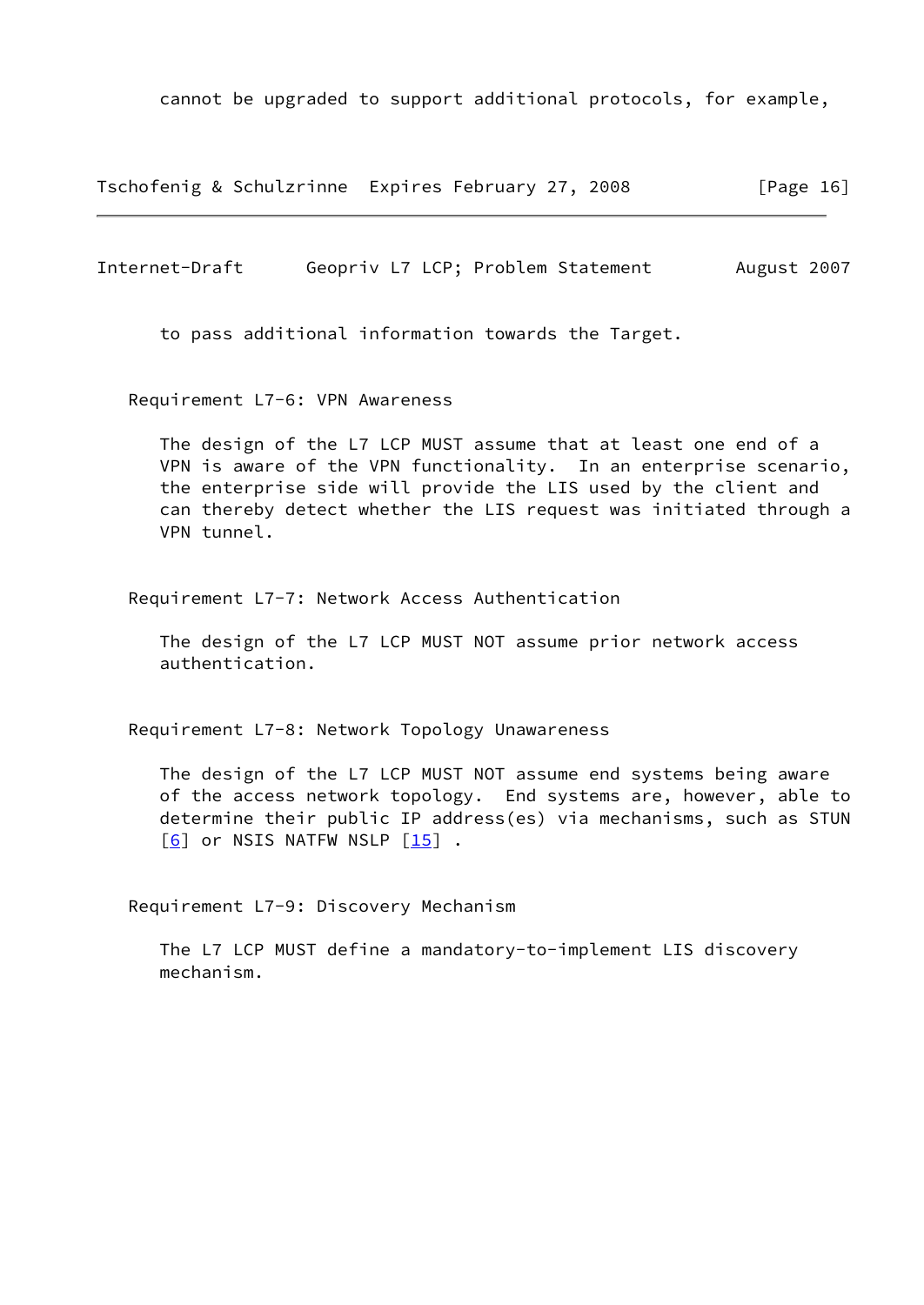| Tschofenig & Schulzrinne Expires February 27, 2008 |  | [Page 17] |
|----------------------------------------------------|--|-----------|
|                                                    |  |           |

<span id="page-19-1"></span>Internet-Draft Geopriv L7 LCP; Problem Statement August 2007

## <span id="page-19-0"></span>[7](#page-19-0). Security Considerations

 This document contains security related requirements. A discussion about security aspects of the HELD protocol when used in the GEOPRIV architecture when applied to certain usage environments, such as emergency services, can be found in  $[16]$ .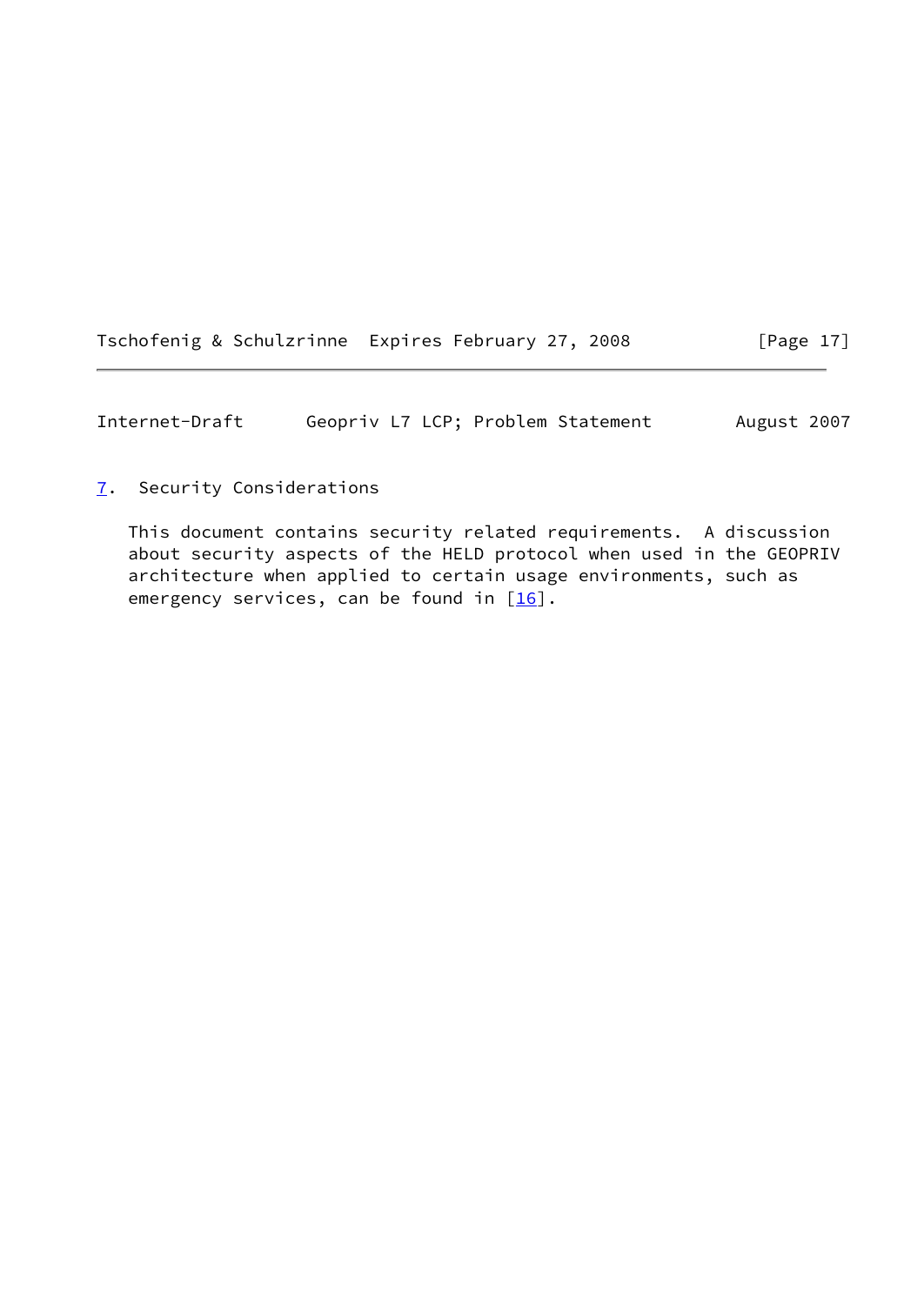|  | Tschofenig & Schulzrinne Expires February 27, 2008 | [Page 18] |
|--|----------------------------------------------------|-----------|
|--|----------------------------------------------------|-----------|

<span id="page-20-1"></span>Internet-Draft Geopriv L7 LCP; Problem Statement August 2007

<span id="page-20-0"></span>[8](#page-20-0). IANA Considerations

This document does not require actions by IANA.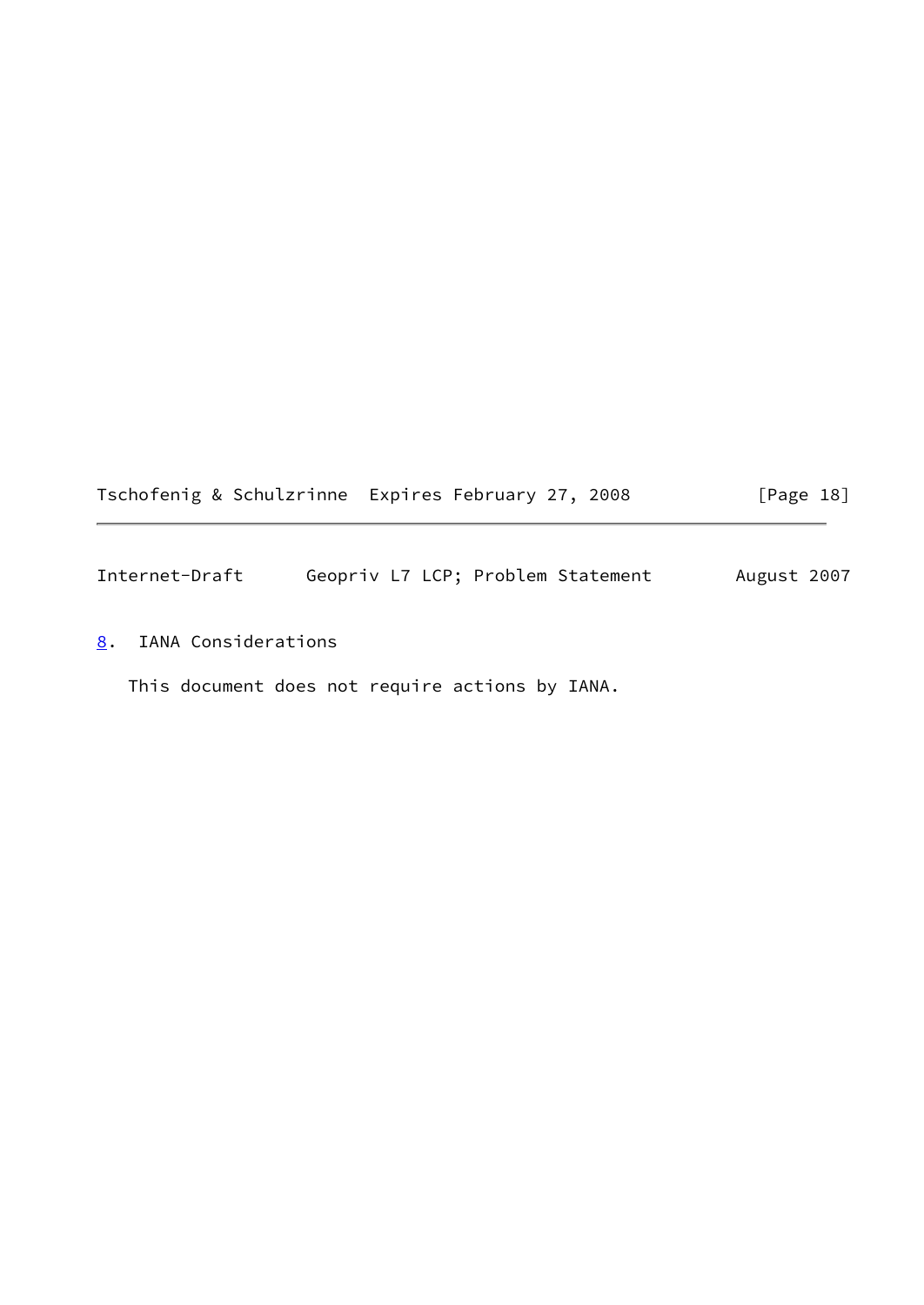Tschofenig & Schulzrinne Expires February 27, 2008 [Page 19]

<span id="page-21-1"></span>Internet-Draft Geopriv L7 LCP; Problem Statement August 2007

## <span id="page-21-0"></span>[9](#page-21-0). Contributors

 This contribution is a joint effort of the GEOPRIV Layer 7 Location Configuration Requirements Design Team of the IETF GEOPRIV Working Group. The contributors include Henning Schulzrinne, Barbara Stark, Marc Linsner, Andrew Newton, James Winterbottom, Martin Thomson, Rohan Mahy, Brian Rosen, Jon Peterson and Hannes Tschofenig.

 We would like to thank the GEOPRIV working group chairs, Andy Newton, Randy Gellens and Allison Mankin, for creating the design team.

The design team members can be reached at:

Marc Linsner: mlinsner@cisco.com

Rohan Mahy: rohan@ekabal.com

Andrew Newton: andy@hxr.us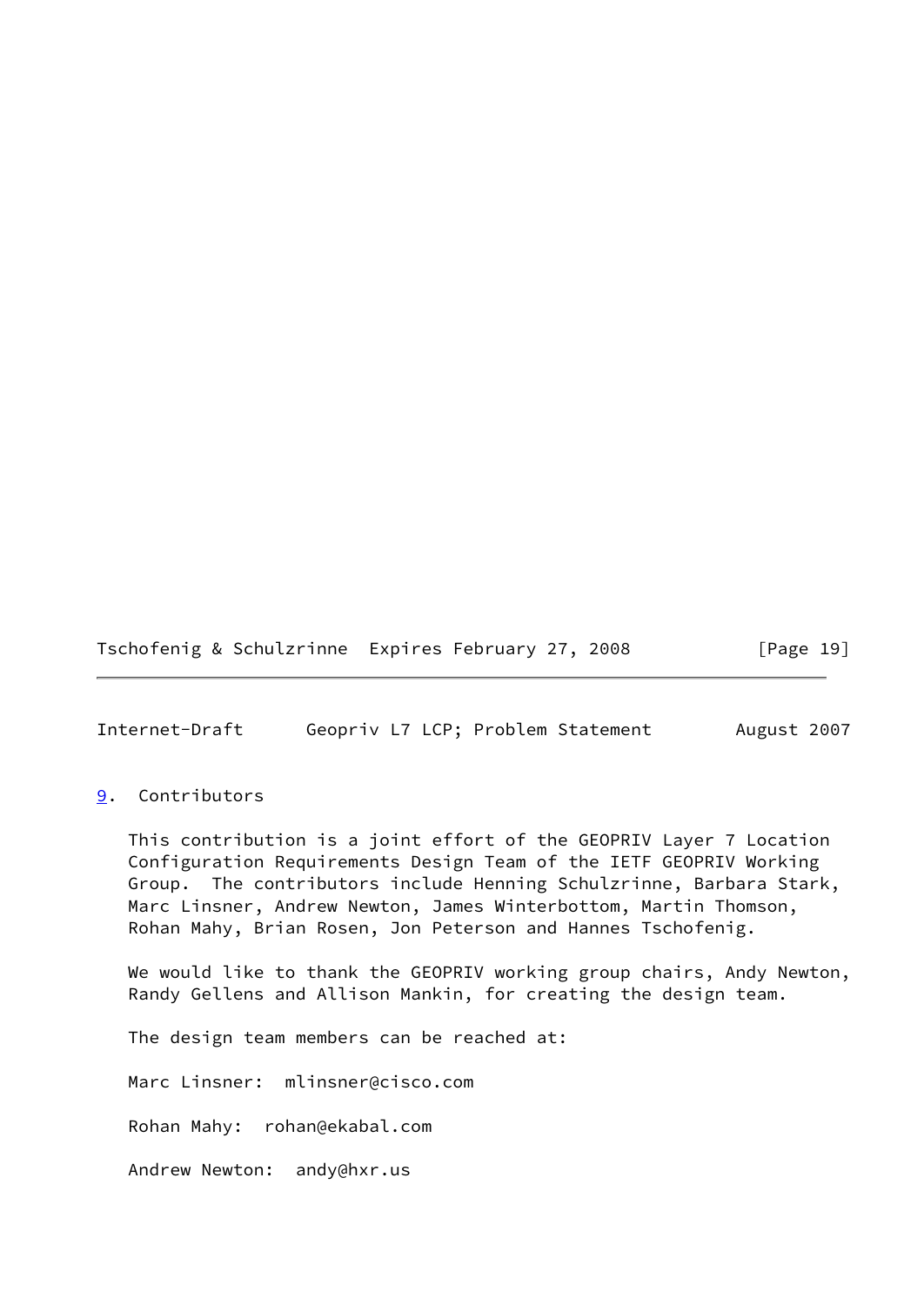Jon Peterson: jon.peterson@neustar.biz Brian Rosen: br@brianrosen.net Henning Schulzrinne: hgs@cs.columbia.edu Barbara Stark: Barbara.Stark@bellsouth.com Martin Thomson: Martin.Thomson@andrew.com Hannes Tschofenig: Hannes.Tschofenig@nsn.com James Winterbottom: James.Winterbottom@andrew.com

Tschofenig & Schulzrinne Expires February 27, 2008 [Page 20]

<span id="page-22-1"></span>Internet-Draft Geopriv L7 LCP; Problem Statement August 2007

#### <span id="page-22-0"></span>[10.](#page-22-0) Acknowledgements

 We would like to thank the IETF GEOPRIV working group chairs, Andy Newton, Allison Mankin and Randall Gellens, for creating this design team. Furthermore, we would like thank Andy Newton for his support during the design team mailing list, for setting up Jabber chat conferences and for participating in the phone conference discussions.

 We would also like to thank Murugaraj Shanmugam, Ted Hardie, Martin Dawson, Richard Barnes, James Winterbottom, Tom Taylor, Otmar Lendl, Marc Linsner, Brian Rosen, Roger Marshall, Guy Caron, Doug Stuard,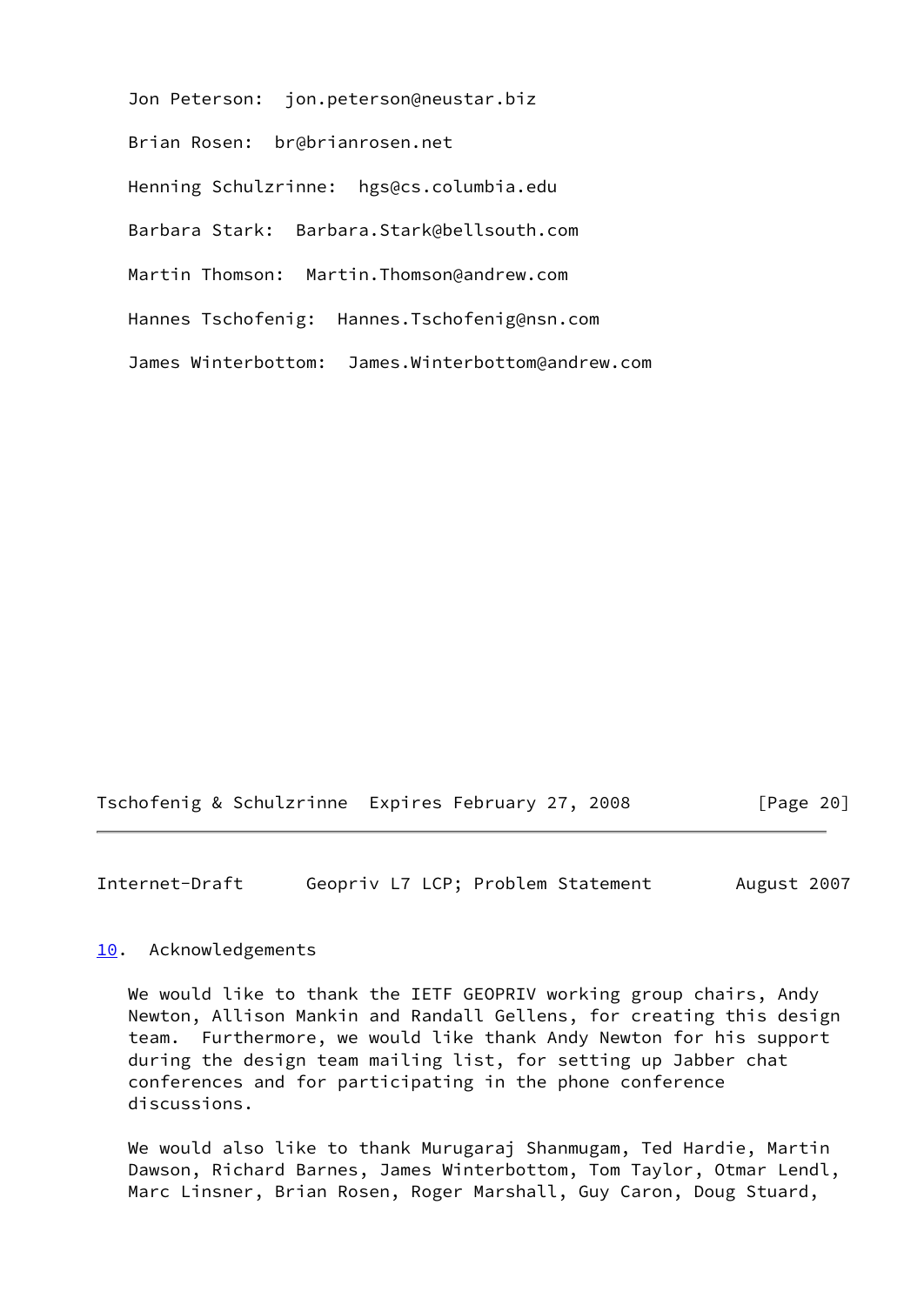Eric Arolick, Dan Romascanu, Jerome Grenier, Martin Thomson, Barbara Stark, Michael Haberler, and Mary Barnes for their WGLC review comments.

|  | Tschofenig & Schulzrinne Expires February 27, 2008 | [Page 21] |
|--|----------------------------------------------------|-----------|
|--|----------------------------------------------------|-----------|

<span id="page-23-1"></span>Internet-Draft Geopriv L7 LCP; Problem Statement August 2007

## <span id="page-23-0"></span>[11.](#page-23-0) References

<span id="page-23-2"></span>[11.1](#page-23-2). Normative References

<span id="page-23-3"></span>[1] Cuellar, J., Morris, J., Mulligan, D., Peterson, J., and J.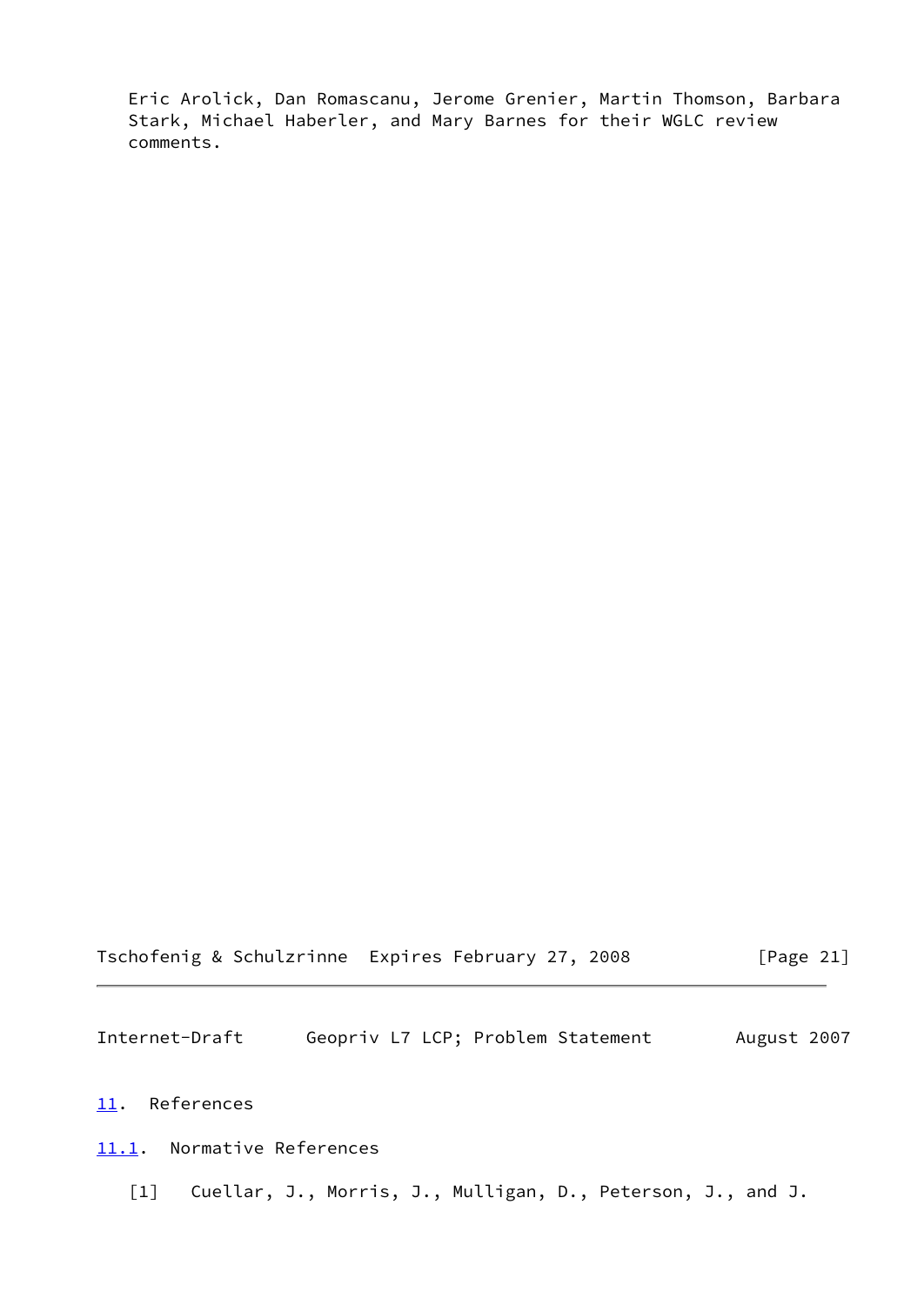Polk, "Geopriv Requirements", [RFC 3693,](https://datatracker.ietf.org/doc/pdf/rfc3693) February 2004.

- <span id="page-24-2"></span> [2] Bradner, S., "Key words for use in RFCs to Indicate Requirement Levels", [RFC 2119,](https://datatracker.ietf.org/doc/pdf/rfc2119) [BCP 14](https://datatracker.ietf.org/doc/pdf/bcp14), March 1997.
- <span id="page-24-3"></span> [3] Schulzrinne, H. and R. Marshall, "Requirements for Emergency Context Resolution with Internet Technologies", [draft-ietf-ecrit-requirements-13](https://datatracker.ietf.org/doc/pdf/draft-ietf-ecrit-requirements-13) (work in progress), March 2007.
- <span id="page-24-7"></span><span id="page-24-6"></span><span id="page-24-5"></span><span id="page-24-4"></span><span id="page-24-1"></span><span id="page-24-0"></span>[11.2](#page-24-0). Informative References
	- [4] Marshall, R., "Requirements for a Location-by-Reference Mechanism used in Location Configuration and Conveyance", [draft-marshall-geopriv-lbyr-requirements-02](https://datatracker.ietf.org/doc/pdf/draft-marshall-geopriv-lbyr-requirements-02) (work in progress), July 2007.
	- [5] Winterbottom, J. and S. Norreys, "LIS to LIS Protocol Requirements", [draft-winterbottom-geopriv-lis2lis-req-00](https://datatracker.ietf.org/doc/pdf/draft-winterbottom-geopriv-lis2lis-req-00) (work in progress), June 2007.
	- [6] Rosenberg, J., Weinberger, J., Huitema, C., and R. Mahy, "STUN - Simple Traversal of User Datagram Protocol (UDP) Through Network Address Translators (NATs)", [RFC 3489,](https://datatracker.ietf.org/doc/pdf/rfc3489) March 2003.
	- [7] Aboba, B., Thaler, D., and L. Esibov, "Link-local Multicast Name Resolution (LLMNR)", [RFC 4795](https://datatracker.ietf.org/doc/pdf/rfc4795), January 2007.
	- [8] Cheshire, S. and M. Krochmal, "Multicast DNS", [draft-cheshire-dnsext-multicastdns-06](https://datatracker.ietf.org/doc/pdf/draft-cheshire-dnsext-multicastdns-06) (work in progress), August 2006.
	- [9] Moskowitz, R., "Host Identity Protocol", [draft-ietf-hip-base-08](https://datatracker.ietf.org/doc/pdf/draft-ietf-hip-base-08) (work in progress), June 2007.
	- [10] Aura, T., "Cryptographically Generated Addresses (CGA)", [RFC 3972](https://datatracker.ietf.org/doc/pdf/rfc3972), March 2005.
	- [11] Aboba, B., Beadles, M., Arkko, J., and P. Eronen, "The Network Access Identifier", [RFC 4282](https://datatracker.ietf.org/doc/pdf/rfc4282), December 2005.
	- [12] Rigney, C., Willens, S., Rubens, A., and W. Simpson, "Remote Authentication Dial In User Service (RADIUS)", [RFC 2865](https://datatracker.ietf.org/doc/pdf/rfc2865),

<span id="page-24-11"></span><span id="page-24-10"></span><span id="page-24-9"></span><span id="page-24-8"></span>Tschofenig & Schulzrinne Expires February 27, 2008 [Page 22]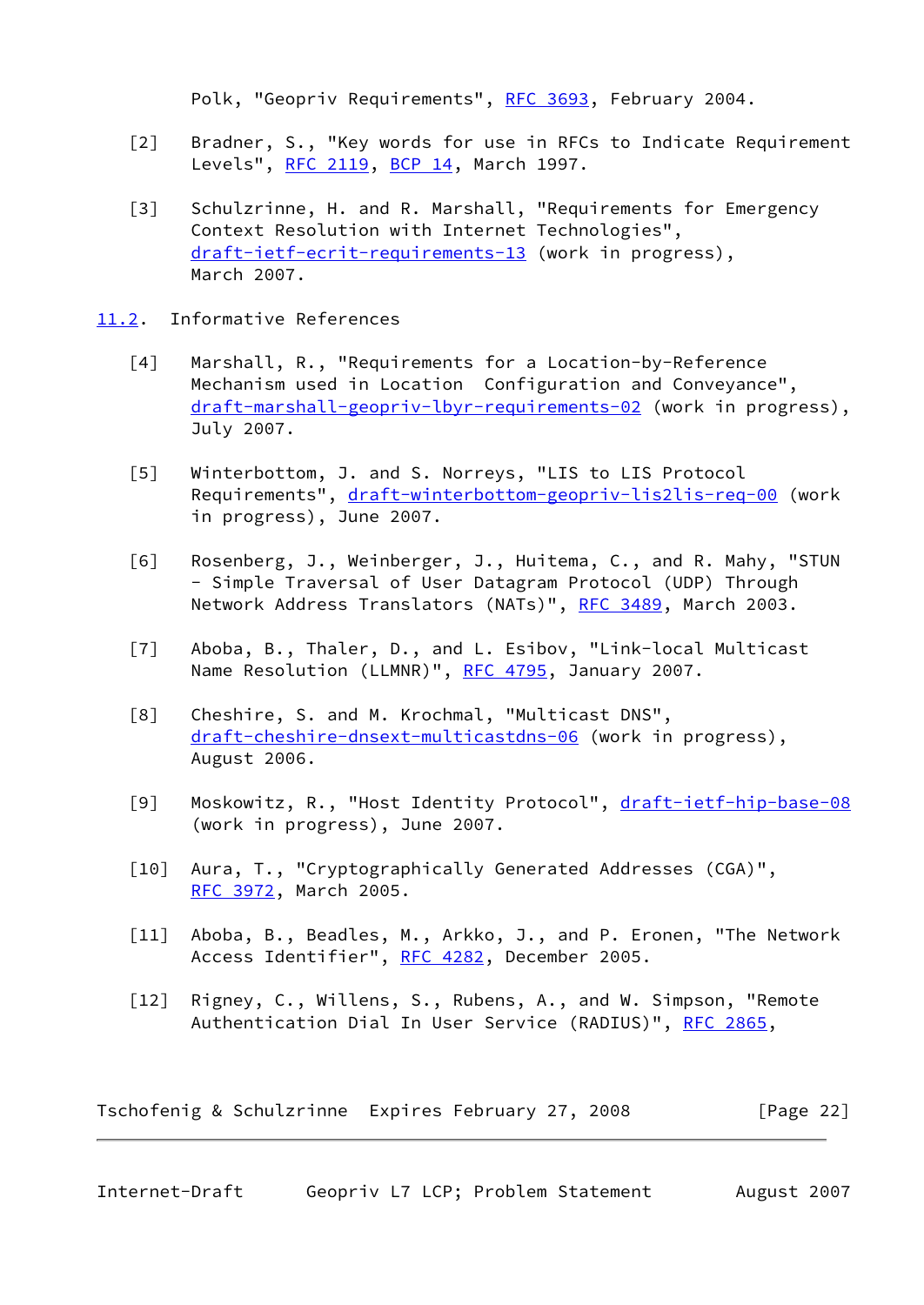June 2000.

- <span id="page-25-0"></span> [13] Calhoun, P., Loughney, J., Guttman, E., Zorn, G., and J. Arkko, "Diameter Base Protocol", [RFC 3588](https://datatracker.ietf.org/doc/pdf/rfc3588), September 2003.
- <span id="page-25-1"></span> [14] Lemon, T. and B. Sommerfeld, "Node-specific Client Identifiers for Dynamic Host Configuration Protocol Version Four (DHCPv4)", [RFC 4361](https://datatracker.ietf.org/doc/pdf/rfc4361), February 2006.
- <span id="page-25-2"></span> [15] Stiemerling, M., "NAT/Firewall NSIS Signaling Layer Protocol (NSLP)", [draft-ietf-nsis-nslp-natfw-15](https://datatracker.ietf.org/doc/pdf/draft-ietf-nsis-nslp-natfw-15) (work in progress), July 2007.
- <span id="page-25-3"></span> [16] Barnes, R., "Threats to GEOPRIV Location Objects", [draft-barnes-geopriv-lo-sec-00](https://datatracker.ietf.org/doc/pdf/draft-barnes-geopriv-lo-sec-00) (work in progress), July 2007.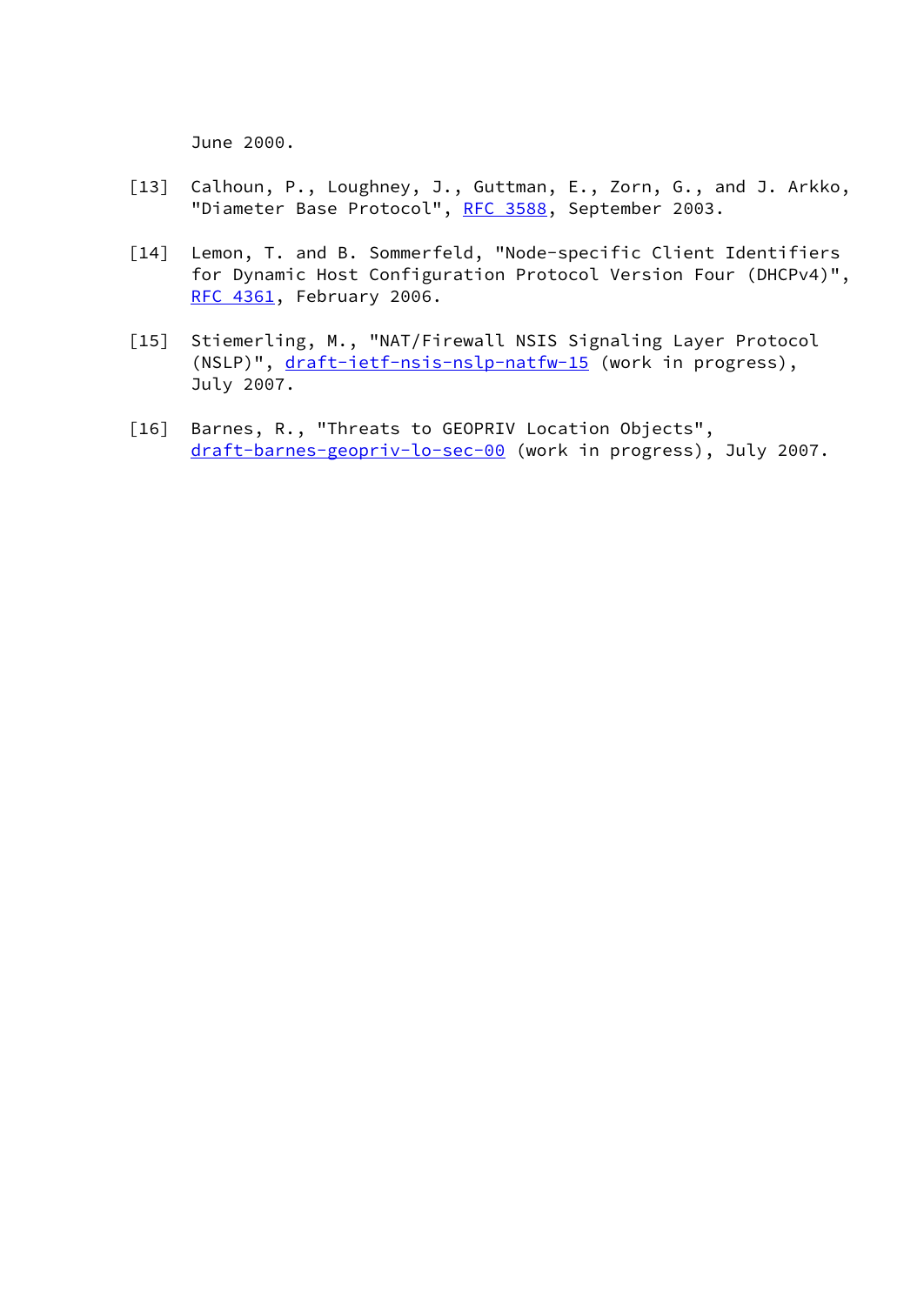<span id="page-26-0"></span>Internet-Draft Geopriv L7 LCP; Problem Statement August 2007

### Authors' Addresses

 Hannes Tschofenig Nokia Siemens Networks Otto-Hahn-Ring 6 Munich, Bavaria 81739 Germany

 Phone: +49 89 636 40390 Email: Hannes.Tschofenig@nsn.com URI: <http://www.tschofenig.com>

 Henning Schulzrinne Columbia University Department of Computer Science 450 Computer Science Building New York, NY 10027 US

 Phone: +1 212 939 7004 Email: hgs+ecrit@cs.columbia.edu URI: <http://www.cs.columbia.edu>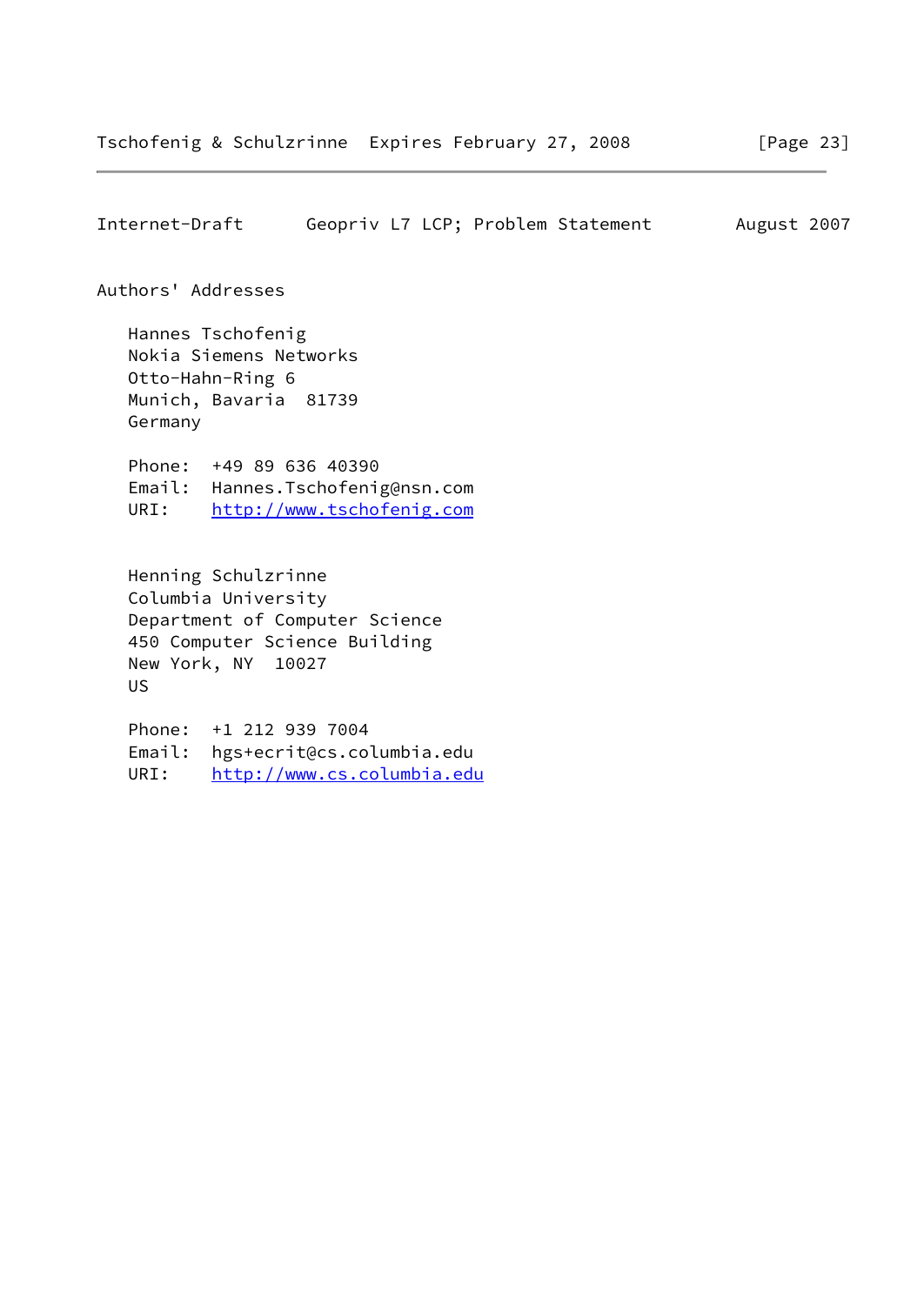Tschofenig & Schulzrinne Expires February 27, 2008 [Page 24]

<span id="page-27-0"></span>Internet-Draft Geopriv L7 LCP; Problem Statement August 2007

Full Copyright Statement

Copyright (C) The IETF Trust (2007).

 This document is subject to the rights, licenses and restrictions contained in  $\underline{BCP}$  78, and except as set forth therein, the authors retain all their rights.

 This document and the information contained herein are provided on an "AS IS" basis and THE CONTRIBUTOR, THE ORGANIZATION HE/SHE REPRESENTS OR IS SPONSORED BY (IF ANY), THE INTERNET SOCIETY, THE IETF TRUST AND THE INTERNET ENGINEERING TASK FORCE DISCLAIM ALL WARRANTIES, EXPRESS OR IMPLIED, INCLUDING BUT NOT LIMITED TO ANY WARRANTY THAT THE USE OF THE INFORMATION HEREIN WILL NOT INFRINGE ANY RIGHTS OR ANY IMPLIED WARRANTIES OF MERCHANTABILITY OR FITNESS FOR A PARTICULAR PURPOSE.

Intellectual Property

 The IETF takes no position regarding the validity or scope of any Intellectual Property Rights or other rights that might be claimed to pertain to the implementation or use of the technology described in this document or the extent to which any license under such rights might or might not be available; nor does it represent that it has made any independent effort to identify any such rights. Information on the procedures with respect to rights in RFC documents can be found in [BCP 78](https://datatracker.ietf.org/doc/pdf/bcp78) and [BCP 79](https://datatracker.ietf.org/doc/pdf/bcp79).

 Copies of IPR disclosures made to the IETF Secretariat and any assurances of licenses to be made available, or the result of an attempt made to obtain a general license or permission for the use of such proprietary rights by implementers or users of this specification can be obtained from the IETF on-line IPR repository at <http://www.ietf.org/ipr>.